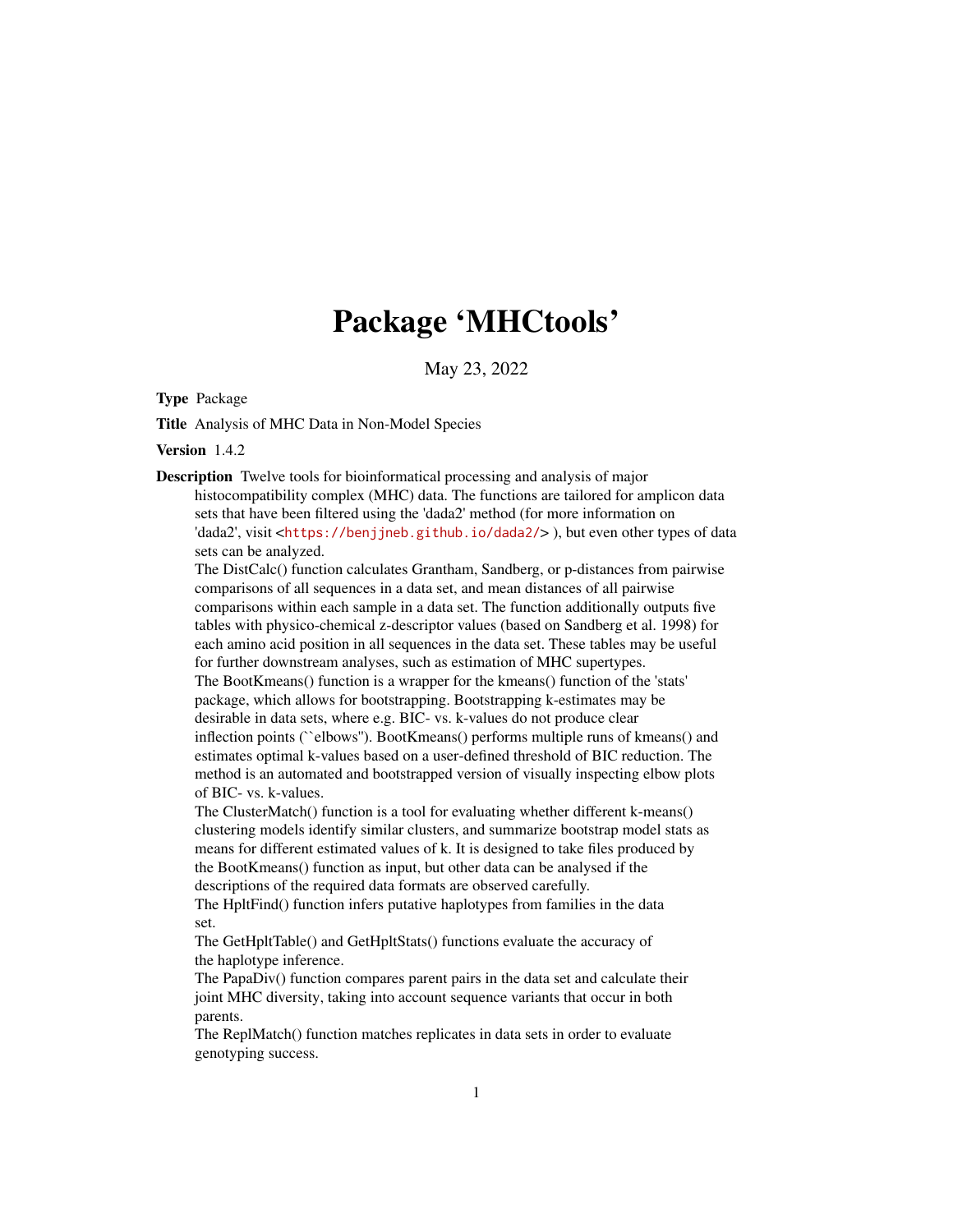The GetReplTable() and GetReplStats() functions perform such an evaluation. The CreateFas() function creates a fasta file with all the sequences in the data set.

The CreateSamplesFas() function creates individual fasta files for each sample in the data set.

License MIT + file LICENSE

Encoding UTF-8

LazyData true

Imports stats, utils, mgcv, grDevices, graphics

RoxygenNote 7.1.2

NeedsCompilation no

Author Jacob Roved [aut, cre]

Maintainer Jacob Roved <jacob.roved@biol.lu.se>

**Depends** R  $(>= 3.5.0)$ 

Repository CRAN

Date/Publication 2022-05-23 18:10:02 UTC

## R topics documented:

| 3<br><b>BootKmeans</b> |
|------------------------|
| 5                      |
| 7                      |
| 8                      |
| 9                      |
| -11                    |
| -12                    |
| $\overline{13}$        |
| -14                    |
|                        |
| -16                    |
|                        |
|                        |
|                        |
|                        |
| <b>19</b>              |
| 20                     |
| 21                     |
| 22                     |
| 22                     |
| 23                     |
| 23                     |
| 24                     |
| 24                     |

**Index** [25](#page-24-0)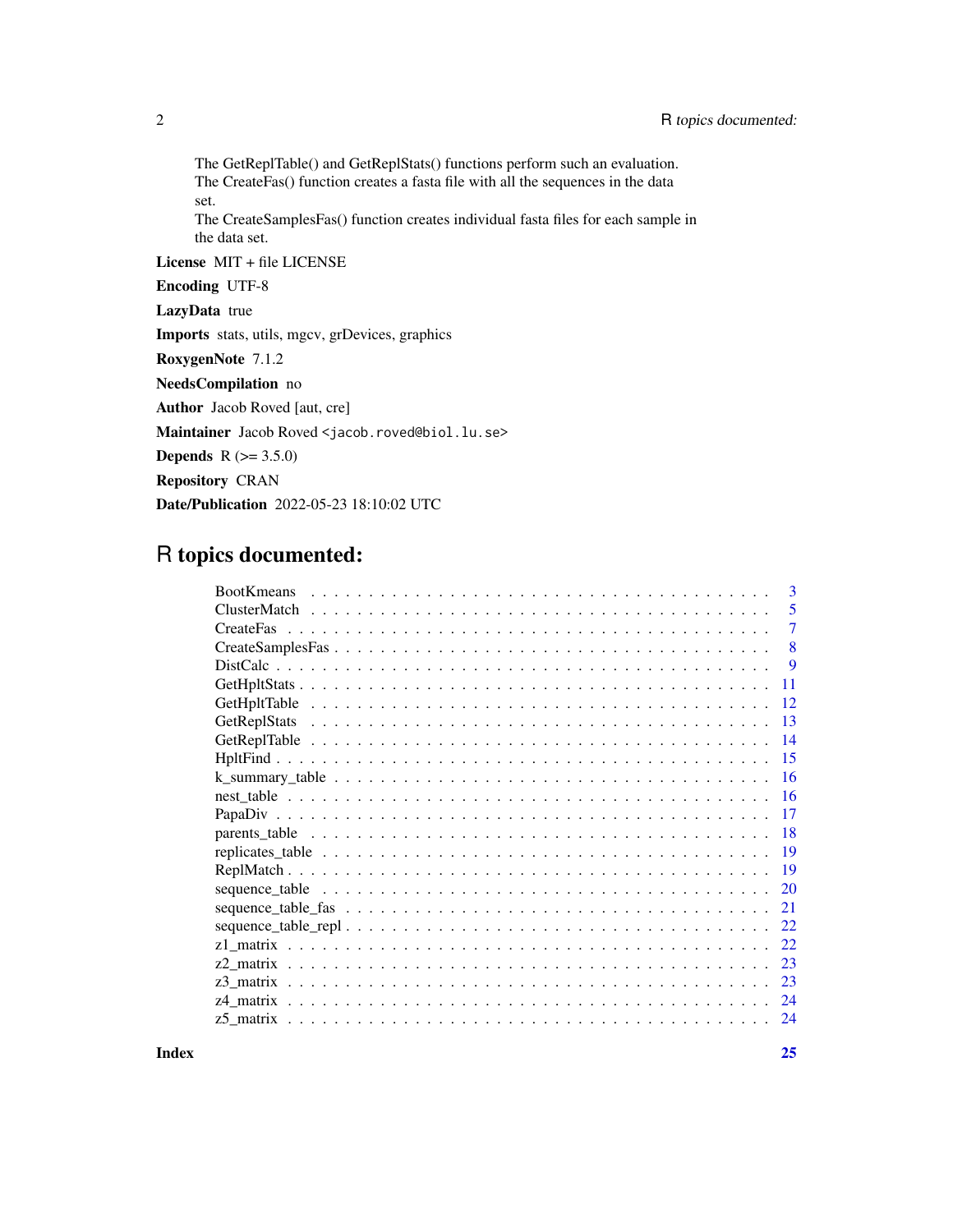<span id="page-2-1"></span><span id="page-2-0"></span>

[BootKmeans](#page-2-1) is a wrapper for the kmeans() function of the 'stats' package, which allows for bootstrapping. Bootstrapping k-estimates may be desirable in data sets, where the BIC- vs. k-values do not produce clear inflection points ("elbows").

#### Usage

```
BootKmeans(
  z1_matrix,
 z2_matrix,
  z3_matrix,
  z4_matrix,
  z5_matrix,
  threshold = 0.01,
  no\_scans = 1000,
 max_k = 40,
  iter.max = 1e+06,nstart = 200,
  algorithm = "Hartigan-Wong",
 path_out = path_out
)
```
#### Arguments

| $z1$ _matrix | a matrix with numerical values of the first z-descriptor for each amino acid po-<br>sition in all sequences in the data set.                                                                                                                                        |
|--------------|---------------------------------------------------------------------------------------------------------------------------------------------------------------------------------------------------------------------------------------------------------------------|
| $z2$ _matrix | a matrix with numerical values of the second z-descriptor for each amino acid<br>position in all sequences in the data set.                                                                                                                                         |
| $z3$ _matrix | a matrix with numerical values of the third z-descriptor for each amino acid<br>position in all sequences in the data set.                                                                                                                                          |
| $z4$ _matrix | a matrix with numerical values of the fourth z-descriptor for each amino acid<br>position in all sequences in the data set.                                                                                                                                         |
| $z5$ _matrix | a matrix with numerical values of the fifth z-descriptor for each amino acid<br>position in all sequences in the data set.                                                                                                                                          |
| threshold    | a numerical value between 0 and 1 specifying the threshold of reduction in BIC<br>for selecting a k estimate for each kmeans clustering model. The value speci-<br>fies a proportion of the max observed reduction in BIC when increasing k by 1<br>(default 0.01). |
| no_scans     | an integer specifying the number of k estimation scans to run (default 1,000).                                                                                                                                                                                      |
| max_k        | an integer specifying the hypothetical maximum number of clusters to detect<br>(default 40). In each k estimation scan, the algorithm runs a kmeans() clustering<br>model for each value of k between 1 and max k.                                                  |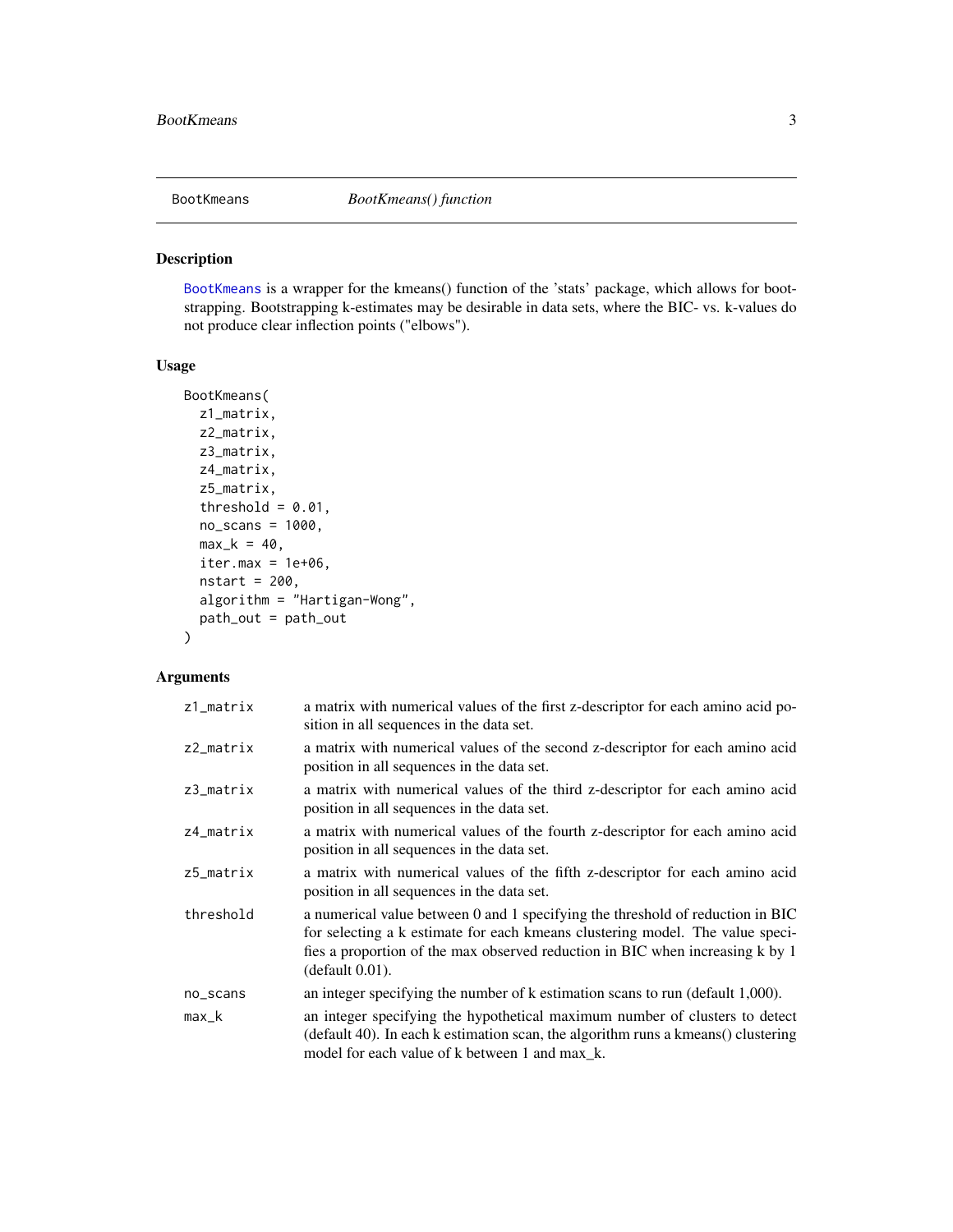| iter.max  | an integer specifying the maximum number of iterations allowed in each kmeans()<br>clustering model (default 1,000,000).                                                   |
|-----------|----------------------------------------------------------------------------------------------------------------------------------------------------------------------------|
| nstart    | an integer specifying the number of rows in the set of input matrices that will be<br>chosen as initial centers in the kmeans () clustering models (default 200).          |
| algorithm | character vector, specifying the method for the kmeans () clustering function, one<br>of c("Hartigan-Wong", "Lloyd", "Forgy", "MacQueen"), default is "Hartigan-<br>Wong". |
| path_out  | a user defined path to the folder where the output files will be saved.                                                                                                    |

#### Details

BootKmeans() performs multiple runs of kmeans() scanning k-values from 1 to a maximum value defined by the user. In each scan, an optimal k-value is estimated using a user-defined threshold of BIC reduction. The method is an automated version of visually inspecting elbow plots of BIC- vs. k-values. The number of scans to be performed is defined by the user.

For each k-estimate scan, the algorithm produces a summary of the stats incl. total within SS, AIC, and BIC, an elbow plot (BIC vs. k), and a set of cluster files corresponding to the estimated optimal k-value. It also produces a table summarizing the stats of the final selected kmeans() models corresponding to the estimated optimal k-values of each scan.

After running BootKmeans() on a data set, it is recommended to subsequently evaluate the repeatability of the bootstrapped k-estimation scans with the ClusterMatch() function also included in MHCtools.

Input data format: A set of five z-matrices containing numerical values of the z-descriptors (z1-z5) for each amino acid position in a sequence alignment. Each column should represent an amino acid position and each row one sequence in the alignment.

If you publish data or results produced with MHCtools, please cite both of the following references: Roved, J. 2022. MHCtools: Analysis of MHC data in non-model species. Cran. Roved, J., Hansson, B., Stervander, M., Hasselquist, D., & Westerdahl, H. 2022. MHCtools – an R package for MHC high-throughput sequencing data: genotyping, haplotype and supertype inference, and downstream genetic analyses in non-model organisms. Molecular Ecology Resources. https://doi.org/10.1111/1755-0998.13645

#### Value

The function produces three folders in path\_out, which contain for each scan the estimated kclusters saved as .Rdata files, an elbow plot saved as .pdf, and a stats summary table saved as a .csv file. In path\_out a summary of all scans performed in the bootstrap run is also saved as .csv. This table is also shown in the console. Should alternative elbow plots be desired, they may be produced manually with the stats presented in the summary tables for each scan.

#### **Note**

AIC and BIC are calculated from the kmeans model objects by the following formulae: - AIC = D  $+ 2<sup>*</sup>m<sup>*</sup>k - BIC = D + log(n)<sup>*</sup>m<sup>*</sup>k$  in which: - m = ncol(fit\$centers) - n = length(fit\$cluster) - k = nrow(fit\$centers) -  $D = fit$tot. with inss$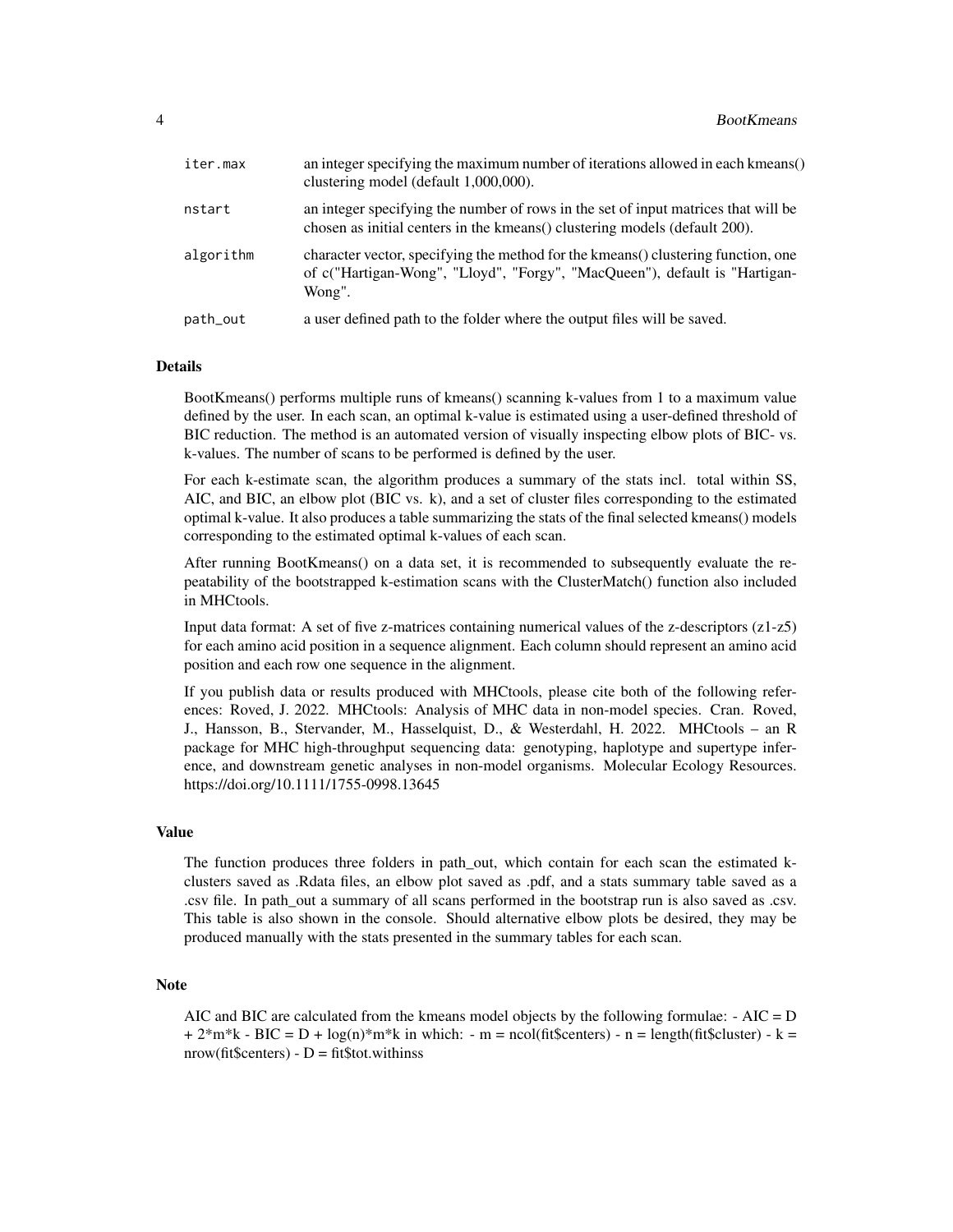#### <span id="page-4-0"></span>ClusterMatch 5

#### See Also

[ClusterMatch](#page-4-1); [DistCalc](#page-8-1)

#### Examples

```
z1_matrix <- z1_matrix
z2_matrix <- z2_matrix
z3_matrix <- z3_matrix
z4_matrix <- z4_matrix
z5_matrix <- z5_matrix
path_out <- tempdir()
BootKmeans(z1_matrix, z2_matrix, z3_matrix, z4_matrix, z5_matrix, threshold=0.01,
no_scans=10, max_k=20, iter.max=10, nstart=10, algorithm="Hartigan-Wong",
path_out=path_out)
```
<span id="page-4-1"></span>ClusterMatch *ClusterMatch() function*

#### Description

[ClusterMatch](#page-4-1) is a tool for evaluating whether k-means() clustering models with similar estimated values of k identify similar clusters. ClusterMatch() also summarizes model stats as means for different estimated values of k. It is designed to take files produced by the BootKmeans() function as input, but other data can be analysed if the descriptions of the data formats given below are observed carefully.

#### Usage

ClusterMatch(filepath, path\_out, k\_summary\_table)

#### Arguments

| filepath | a user defined path to a folder that contains the set of K-cluster files to be       |
|----------|--------------------------------------------------------------------------------------|
|          | matched against each other. The algorithm will attempt to load all files in          |
|          | the folder, so it should contain only the relevant K-cluster files. If the clus-     |
|          | ters were generated using the BootKmeans() function, such a folder (named            |
|          | Clusters) was created by the algorithm in the output path given by the user.         |
|          | Each K-cluster file should correspond to the model\$cluster object in kmeans()       |
|          | saved as a . Reduce file. Such files are generated as part of the output from BootK- |
|          | means(). ClusterMatch() assumes that the file names contain the string "model_"      |
|          | followed by a model number, which must match the corresponding row numbers           |
|          | in k_summary_table. If the data used was generated with the BootKmeans()             |
|          | function, the formats and numbers will match by default.                             |
|          |                                                                                      |

#### path\_out a user defined path to the folder where the output files will be saved.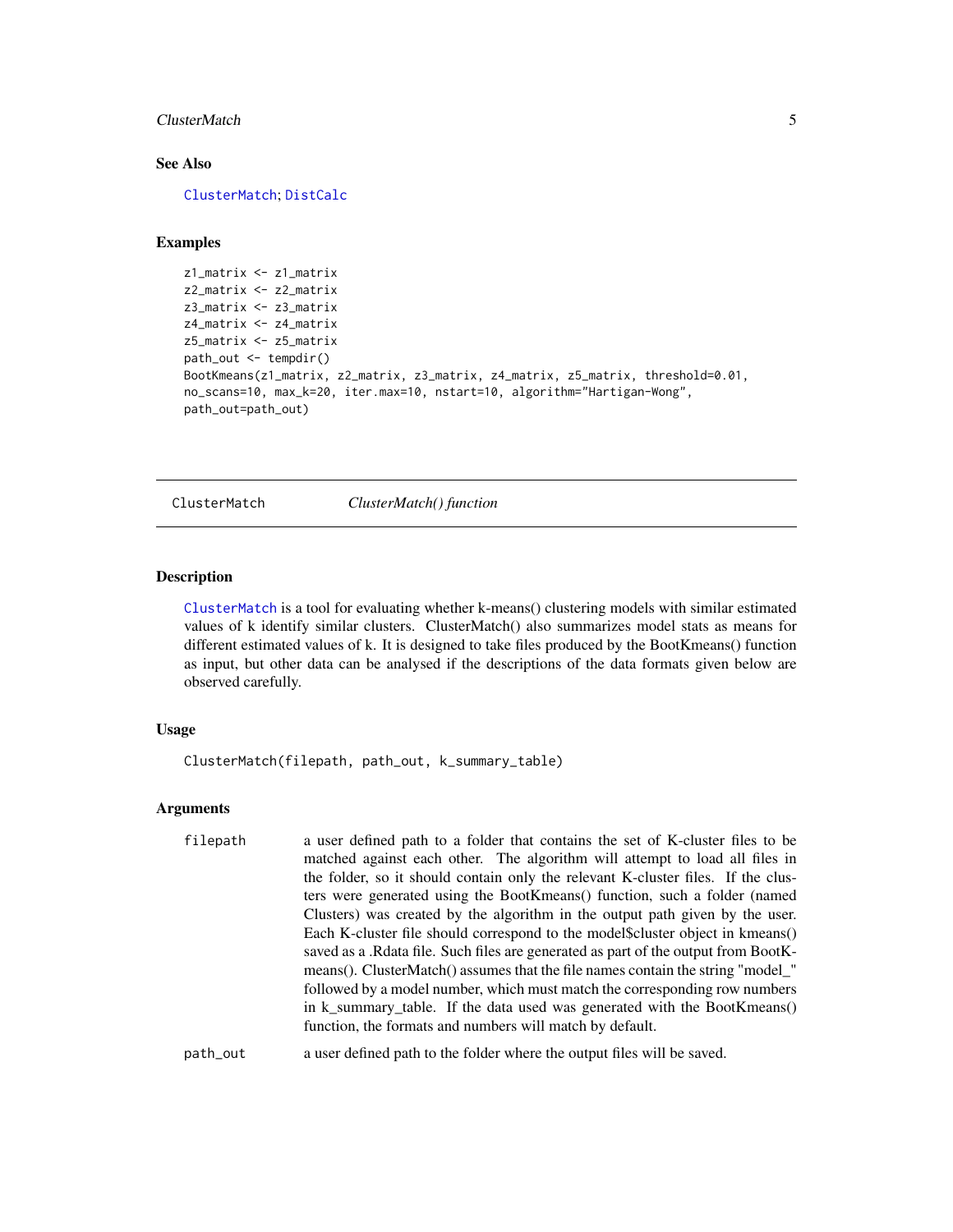#### <span id="page-5-0"></span>k\_summary\_table

a data frame summarizing the stats of the kmeans() models that produced the clusters in the K-cluster files. If the data used was generated with the BootKmeans() function, a compatible k summary table was produced in the output path with the file name "k\_means\_bootstrap\_summary\_stats\_<date>.csv". If other data is analysed, please observe these formatting requirements: The k\_summary\_table must contain the data for each kmeans() model in rows and as minimum the following columns: - k-value (colname: k.est) - residual total within sums-ofsquares (colname: Tot.withinss.resid) - residual AIC (colname: AIC.resid) residual BIC (colname: BIC.resid) - delta BIC/max BIC (colname: prop.delta.BIC) - delta BIC/k.est (colname: delta.BIC.over.k) It is crucial that the models have the same numbers in the K-cluster file names and in the k\_summary\_table, and that the rows of the table are ordered by the model number.

#### Details

If you publish data or results produced with MHCtools, please cite both of the following references: Roved, J. 2022. MHCtools: Analysis of MHC data in non-model species. Cran. Roved, J., Hansson, B., Stervander, M., Hasselquist, D., & Westerdahl, H. 2022. MHCtools – an R package for MHC high-throughput sequencing data: genotyping, haplotype and supertype inference, and downstream genetic analyses in non-model organisms. Molecular Ecology Resources. https://doi.org/10.1111/1755-0998.13645

#### Value

The function returns a summary table, which for each estimated number of clusters (i.e. the kvalues of the models) lists: - number of models that found i clusters - mean residual total within sums-of-squares - mean residual AIC - mean residual BIC - mean delta BIC/max BIC - mean delta BIC/k - mean number of allele assignments that fall outside of the i most abundant clusters across all pairwise comparisons between the models that found i clusters - mean proportion of allele assignments that fall outside of the i most abundant clusters across all pairwise comparisons between the models that found i clusters The summary table is also saved as a .csv file in the output path.

#### See Also

**[BootKmeans](#page-2-1)** 

```
filepath <- system.file("extdata/ClusterMatch", package="MHCtools")
path_out <- tempdir()
k_summary_table <- k_summary_table
ClusterMatch(filepath, path_out, k_summary_table)
```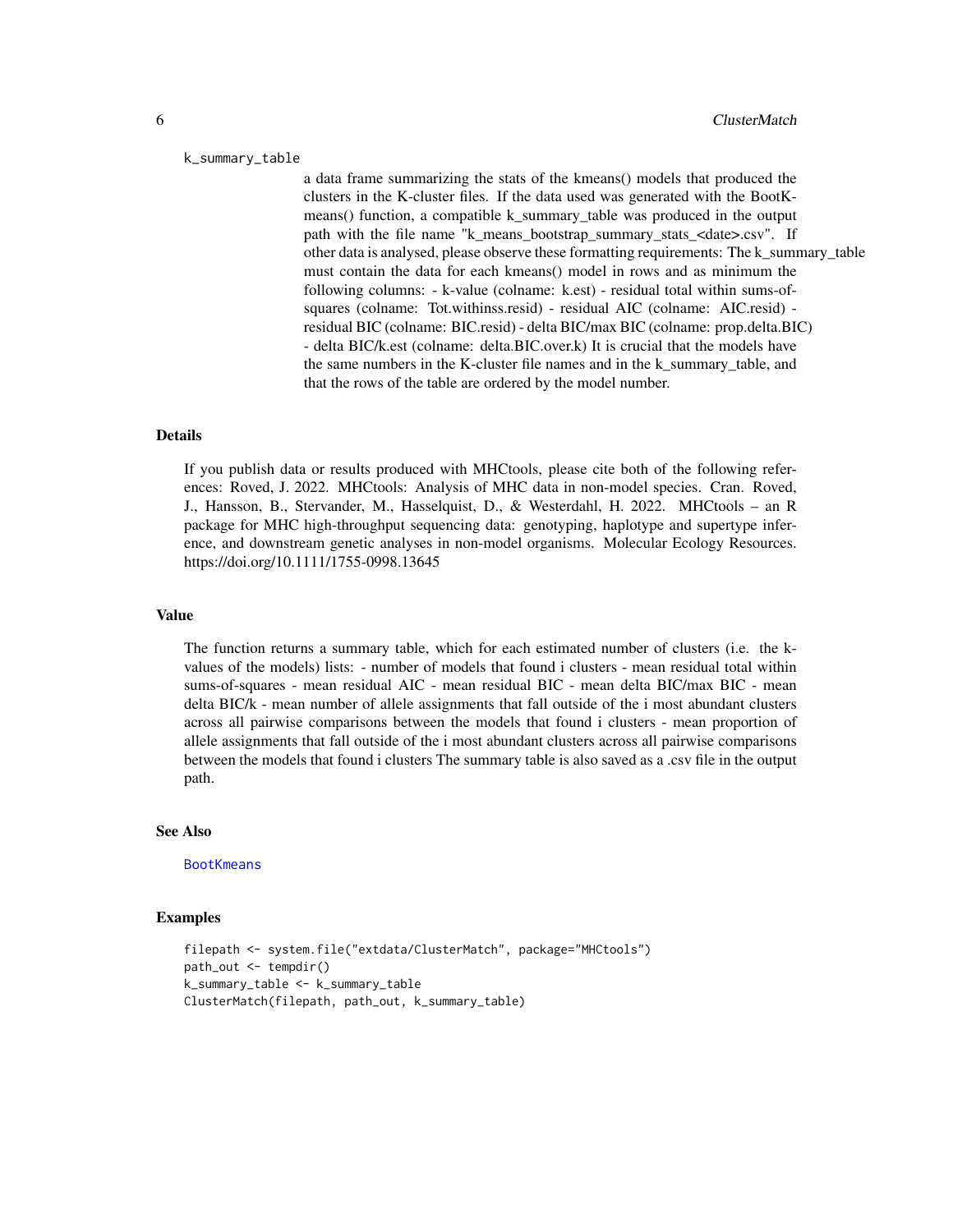<span id="page-6-1"></span><span id="page-6-0"></span>CreateFas *CreateFas() function*

#### Description

[CreateFas](#page-6-1) creates a FASTA file with all the sequences in a 'dada2' sequence table.

#### Usage

CreateFas(seq\_table, path\_out)

#### Arguments

| seq_table | seq table is a sequence table as output by the 'dada2' pipeline, which has sam-<br>ples in rows and nucleotide sequence variants in columns. |
|-----------|----------------------------------------------------------------------------------------------------------------------------------------------|
| path_out  | is a user defined path to the folder where the output files will be saved.                                                                   |

#### Details

If you publish data or results produced with MHCtools, please cite both of the following references: Roved, J. 2022. MHCtools: Analysis of MHC data in non-model species. Cran. Roved, J., Hansson, B., Stervander, M., Hasselquist, D., & Westerdahl, H. 2022. MHCtools – an R package for MHC high-throughput sequencing data: genotyping, haplotype and supertype inference, and downstream genetic analyses in non-model organisms. Molecular Ecology Resources. https://doi.org/10.1111/1755-0998.13645

#### Value

A FASTA file with all the sequences in a 'dada2' sequence table. The sequences are named in the FASTA file by an index number corresponding to their column number in the sequence table.

#### See Also

[CreateSamplesFas](#page-7-1); for more information about 'dada2' visit <https://benjjneb.github.io/dada2/>

```
seq_table <- sequence_table_fas
path_out <- tempdir()
CreateFas(seq_table, path_out)
```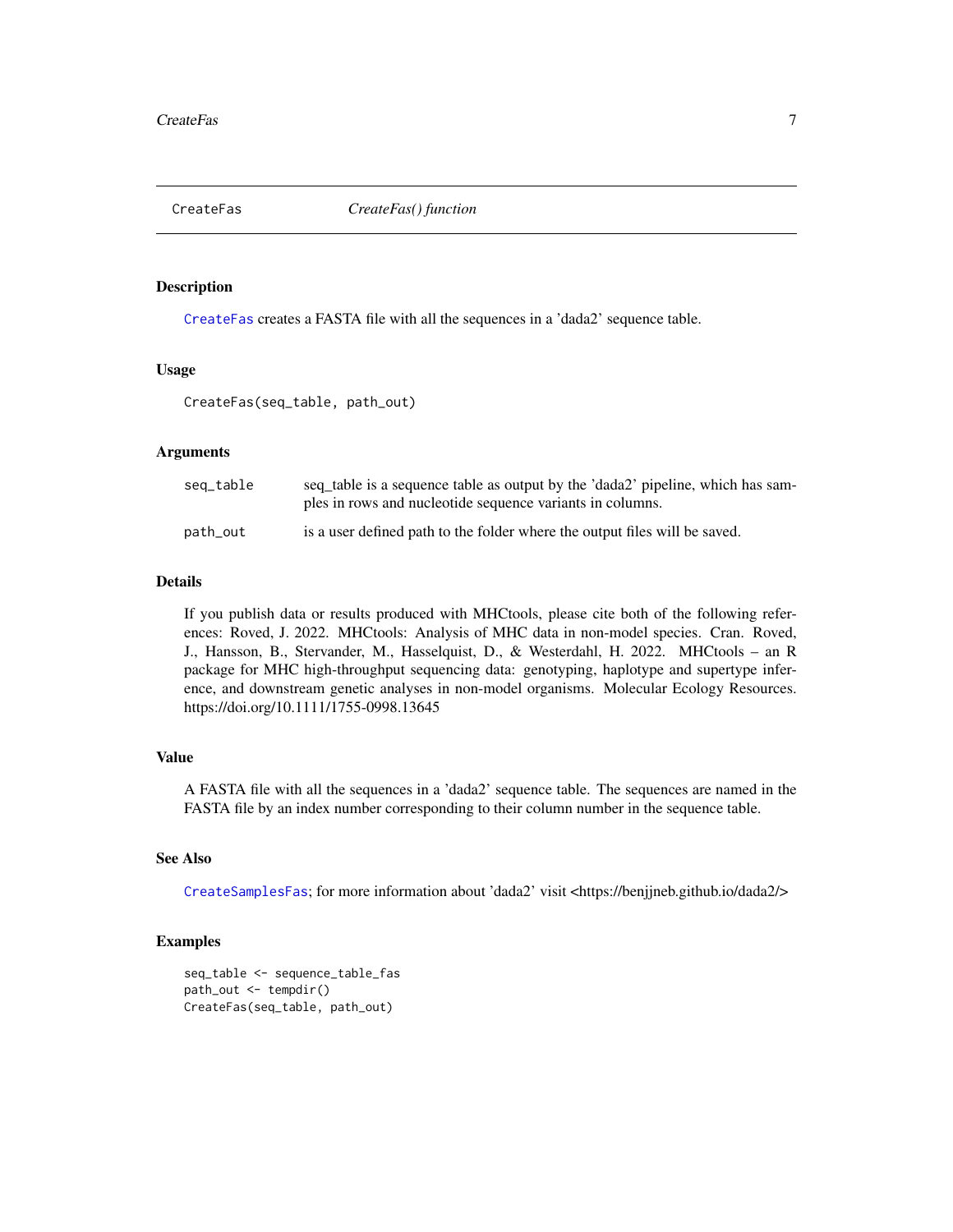<span id="page-7-1"></span><span id="page-7-0"></span>CreateSamplesFas *CreateSamplesFas() function*

#### **Description**

[CreateSamplesFas](#page-7-1) creates a set of FASTA files with the sequences present in each sample in a 'dada2' sequence table.

#### Usage

CreateSamplesFas(seq\_table, path\_out)

#### **Arguments**

| seq_table | seq table is a sequence table as output by the 'dada2' pipeline, which has sam-<br>ples in rows and nucleotide sequence variants in columns. |
|-----------|----------------------------------------------------------------------------------------------------------------------------------------------|
| path_out  | is a user defined path to the folder where the output files will be saved.                                                                   |

#### Details

If you publish data or results produced with MHCtools, please cite both of the following references: Roved, J. 2022. MHCtools: Analysis of MHC data in non-model species. Cran. Roved, J., Hansson, B., Stervander, M., Hasselquist, D., & Westerdahl, H. 2022. MHCtools – an R package for MHC high-throughput sequencing data: genotyping, haplotype and supertype inference, and downstream genetic analyses in non-model organisms. Molecular Ecology Resources. https://doi.org/10.1111/1755-0998.13645

#### Value

A set of FASTA files with the sequences present in each sample in the sequence table.The sequences are named in the FASTA files by an index number corresponding to their column number in the sequence table, thus identical sequences will have identical sample names in all the FASTA files.

#### See Also

[CreateFas](#page-6-1); for more information about 'dada2' visit <https://benjjneb.github.io/dada2/>

```
seq_table <- sequence_table_fas
path_out <- tempdir()
CreateSamplesFas(seq_table, path_out)
```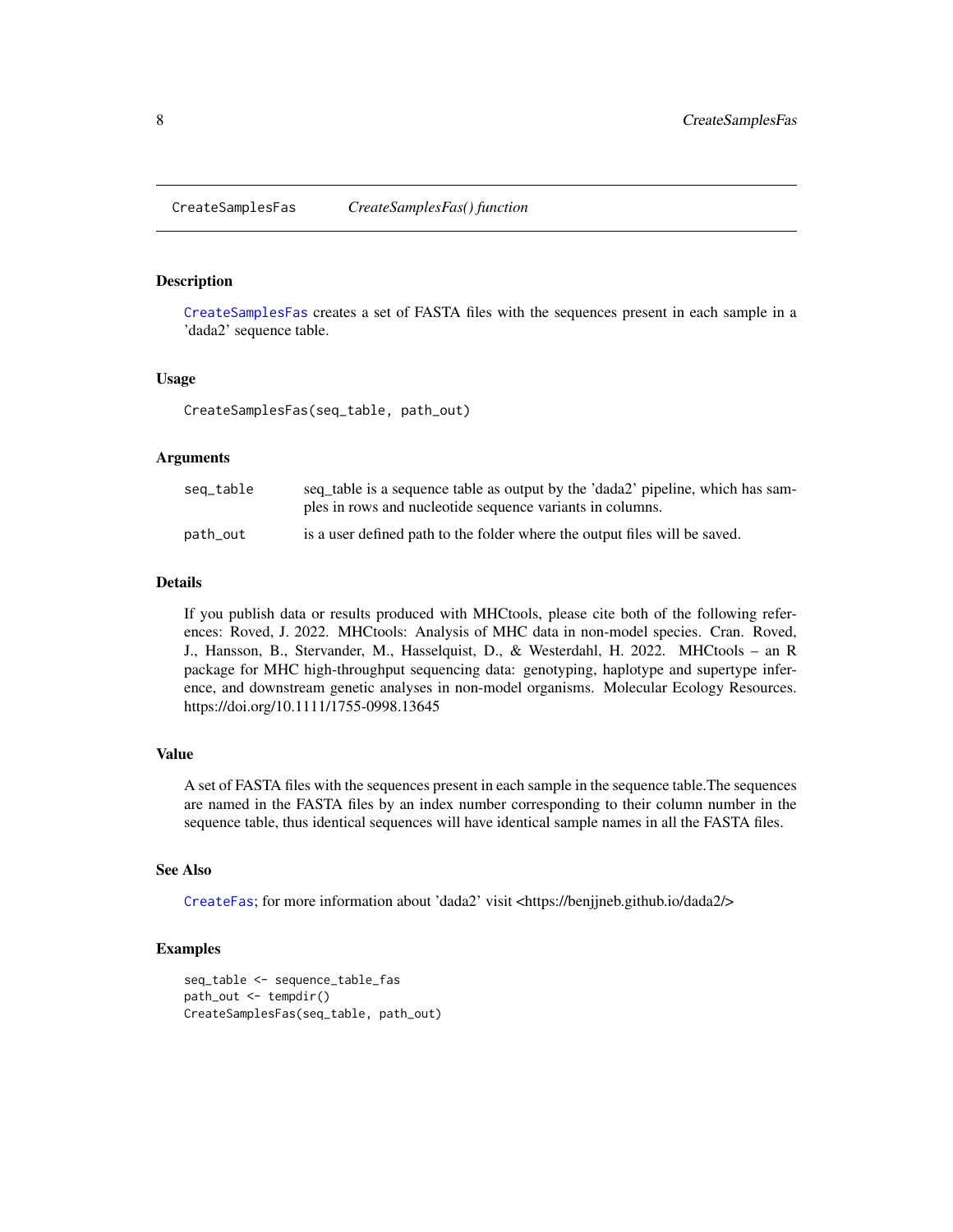<span id="page-8-1"></span><span id="page-8-0"></span>

[DistCalc](#page-8-1) calculates Grantham distances, Sandberg distances, or p-distances from pairwise comparisons of aligned sequences.

#### Usage

```
DistCalc(
  seq_file,
  path_out,
  input_fasta = NULL,
  input_seq = "aa",
  aa\_dist = NULL,codon_pos = NULL,
  dist_type = "G"
\overline{\phantom{a}}
```
#### Arguments

| seq_file    | is a sequence occurrence table as output by the 'dada2' pipeline, which has<br>samples in rows and nucleotide sequence variants in columns. Optionally, a<br>fasta file can be supplied as input in the format rendered by read.fasta() from the<br>package 'seqinr'.                                                                |
|-------------|--------------------------------------------------------------------------------------------------------------------------------------------------------------------------------------------------------------------------------------------------------------------------------------------------------------------------------------|
| path_out    | is a user defined path to the folder where the output files will be saved.                                                                                                                                                                                                                                                           |
| input_fasta | optional, a logical (TRUE/FALSE) that indicates whether the input file is a fasta<br>file (TRUE) or a 'dada2'-style sequence table (NULL/FALSE). The default is<br>NULL/FALSE.                                                                                                                                                       |
| input_seq   | defines the type of sequences in seq_file. It may take the values 'nucl' or 'aa'.                                                                                                                                                                                                                                                    |
| aa_dist     | is optional, a logical (TRUE/FALSE) that determines whether nucleotide se-<br>quences should be translated to amino acid sequences before distance calcu-<br>lation, default is NULL/FALSE. Note that aa_dist must be set to TRUE, if<br>Grantham or Sandberg distances are calculated from an alignment of nucleotide<br>sequences. |
| codon_pos   | is optional, a vector of comma separated integers specifying which codon po-<br>sitions to include in distance calculations. If omitted, distance calculations are<br>made using all codons.                                                                                                                                         |
| dist_type   | is used to specify which kind of distances that are calculated. It takes the values<br>'G' for Grantham distances, 'S' for Sandberg distances, or 'P' for p-distances.<br>The argument is optional with 'G' as default setting.                                                                                                      |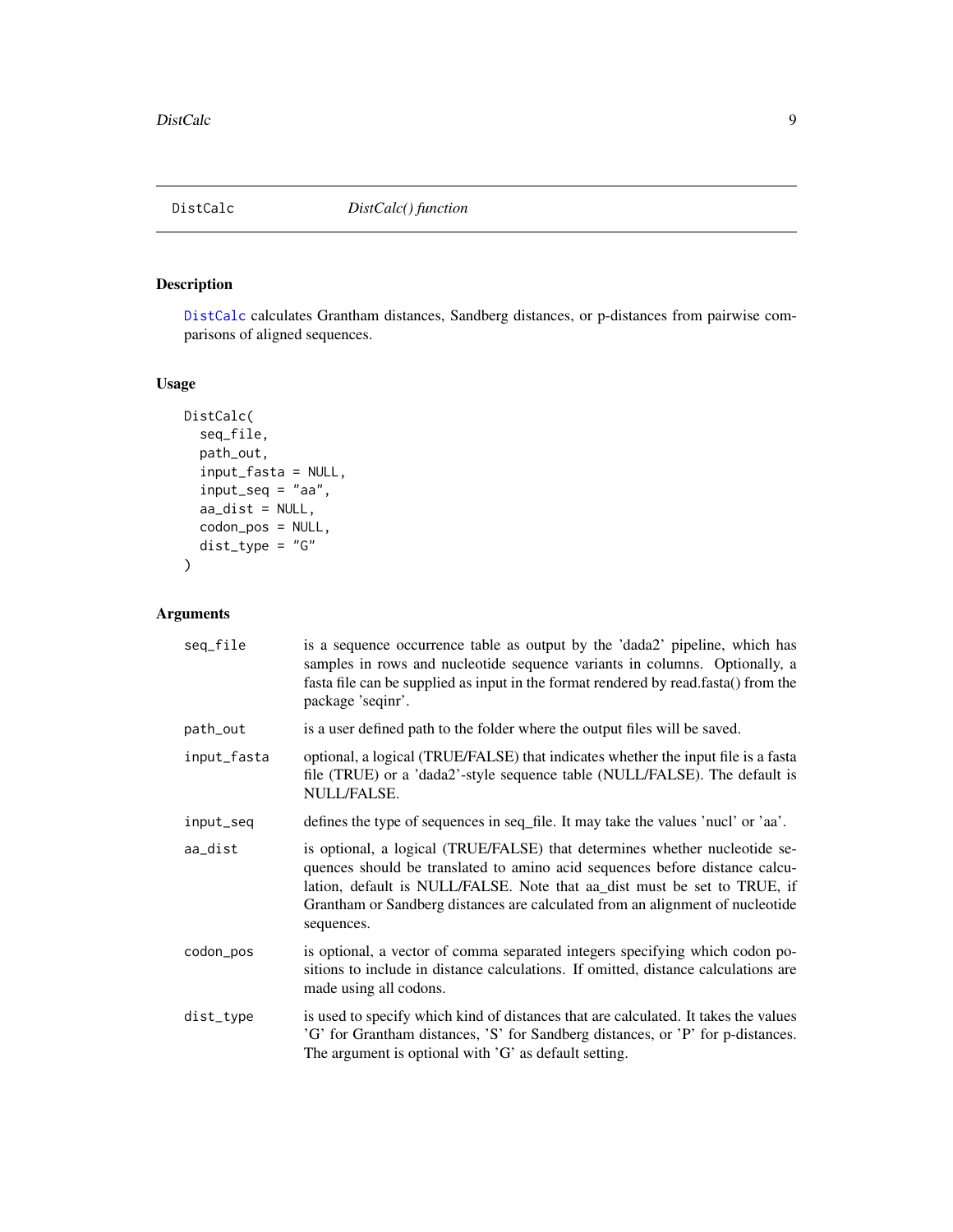#### Details

The DistCalc() function takes a fasta file or a 'dada2'-style sequence occurrence table (with aligned sequences as column names and samples in rows) as input and produces a matrix with pairwise distances for all sequences in the data set. If calculation of Sandberg distances is specified, the function additionally outputs five tables with physico-chemical z-descriptor values (based on Sandberg et al. 1998) for each amino acid position in all sequences in the data set. These tables may be useful for further downstream analyses, such as estimation of MHC supertypes. If a sequence occurrence table is provided as input, the DistCalc() function furthermore produces a table with the mean distances from all pairwise comparisons of the sequences in each sample in the data set.

Grantham distances and Sandberg distances are calculated as described in Pierini & Lenz 2018. The Grantham distances produced by DistCalc() are simply the mean Grantham distances (Grantham 1974) between all amino acid codons in sequence pairs. When calculating Sandberg distances, Dist-Calc() first computes Euclidian distances between all amino acid pairs based on the five physicochemical z-descriptors defined in Sandberg et al. 1998. Sandberg distances are then calculated as the mean Euclidian distances between all amino acid codons in sequence pairs. P-distances calculated by DistCalc() are simply the proportion of varying codons between pairs of sequences.

The DistCalc() function includes an option for the user to specify which codons to compare, which is useful e.g. if conducting the analysis only on codon positions involved in specific functions, such as peptide binding of an MHC molecule. It also accepts calculating amino acid distances directly from protein-coding DNA sequences using the standard genetic code.

The DistCalc() function accepts the following characters in the sequences: Nucleotide sequences: A,T,G,C Amino acid sequences: A,R,N,D,C,Q,E,G,H,I,L,K,M,F,P,S,T,W,Y,V

It accepts gaps defined by  $\cdot$ -'. Nucleotide triplets containing gaps are translated to  $X'$ , if amino acid distances are calculated directly from DNA nucleotide sequences. Please note that '-' or 'X' are treated as unique characters in p-distance calculations. The function will not accept 'X' or gaps in Grantham or Sandberg distance calculations. If you wish to exclude codons with  $X'$  or gaps from distance calculations, please use the codon\_pos option to specify which codons to compare.

If you publish data or results produced with MHCtools, please cite both of the following references: Roved, J. 2022. MHCtools: Analysis of MHC data in non-model species. Cran. Roved, J., Hansson, B., Stervander, M., Hasselquist, D., & Westerdahl, H. 2022. MHCtools – an R package for MHC high-throughput sequencing data: genotyping, haplotype and supertype inference, and downstream genetic analyses in non-model organisms. Molecular Ecology Resources. https://doi.org/10.1111/1755-0998.13645

If you calculated Grantham or Sandberg distances, please additionally cite: Pierini, F., Lenz, T.L. 2018. Divergent allele advantage at human MHC genes: Signatures of past and ongoing selection. Mol. Biol. Evol. 35, 2145–2158.

...and either of the following references: Grantham R. 1974. Amino acid difference formula to help explain protein evolution. Science 185:862–864. Sandberg M, Eriksson L, Jonsson J, Sjostrom M, Wold S. 1998. New chemical descriptors relevant for the design of biologically active peptides. A multivariate characterization of 87 amino acids. JMed Chem. 41(14):2481–2491.

#### Value

The function returns a matrix with distances from all pairwise sequence comparisons, where n is the number of sequences. If a sequence occurrence table is given as input file, the function additionally returns a table with the mean distance for each sample in the data set. If a sequence occurrence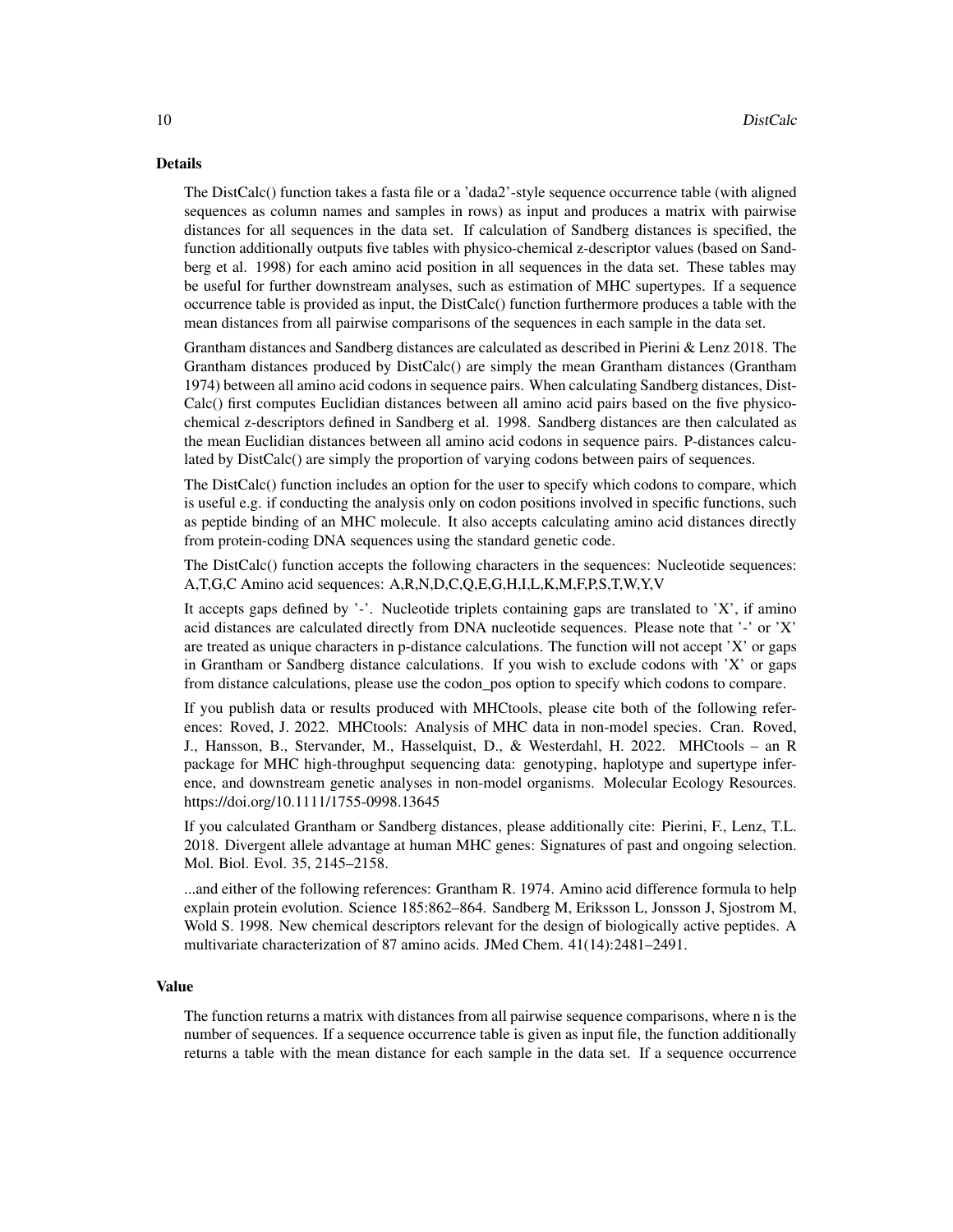#### <span id="page-10-0"></span>GetHpltStats 11

table is given as input file, the sequences are named in the output matrix by an index number that corresponds to their column number in the input file. If calculation of Sandberg distances is specified, the function additionally outputs five tables with physico-chemical z-descriptor values for each amino acid position in all sequences in the data set. All output tables are saved as .csv files in the output path.

#### See Also

For more information about 'dada2', visit <https://benjjneb.github.io/dada2/>

#### Examples

```
seq_file <- sequence_table_fas
path_out <- tempdir()
DistCalc(seq_file, path_out, input_fasta=NULL, input_seq="nucl", aa_dist=NULL,
codon_pos=c(1,2,3,4,5,6,7,8), dist_type="P")
```

```
GetHpltStats GetHpltStats() function
```
#### **Description**

[GetHpltStats](#page-10-1) uses the output files produced by the HpltFind() function to calculate the mean of the mean proportion of incongruent sequences across all nests in the data set.

#### Usage

```
GetHpltStats(filepath)
```
#### Arguments

filepath is a user defined path to the folder where the output files from the HpltFind() function have been saved.

#### Details

If you publish data or results produced with MHCtools, please cite both of the following references: Roved, J. 2022. MHCtools: Analysis of MHC data in non-model species. Cran. Roved, J., Hansson, B., Stervander, M., Hasselquist, D., & Westerdahl, H. 2022. MHCtools – an R package for MHC high-throughput sequencing data: genotyping, haplotype and supertype inference, and downstream genetic analyses in non-model organisms. Molecular Ecology Resources. https://doi.org/10.1111/1755-0998.13645

#### Value

A mean of the mean proportion of incongruent sequences for each nest.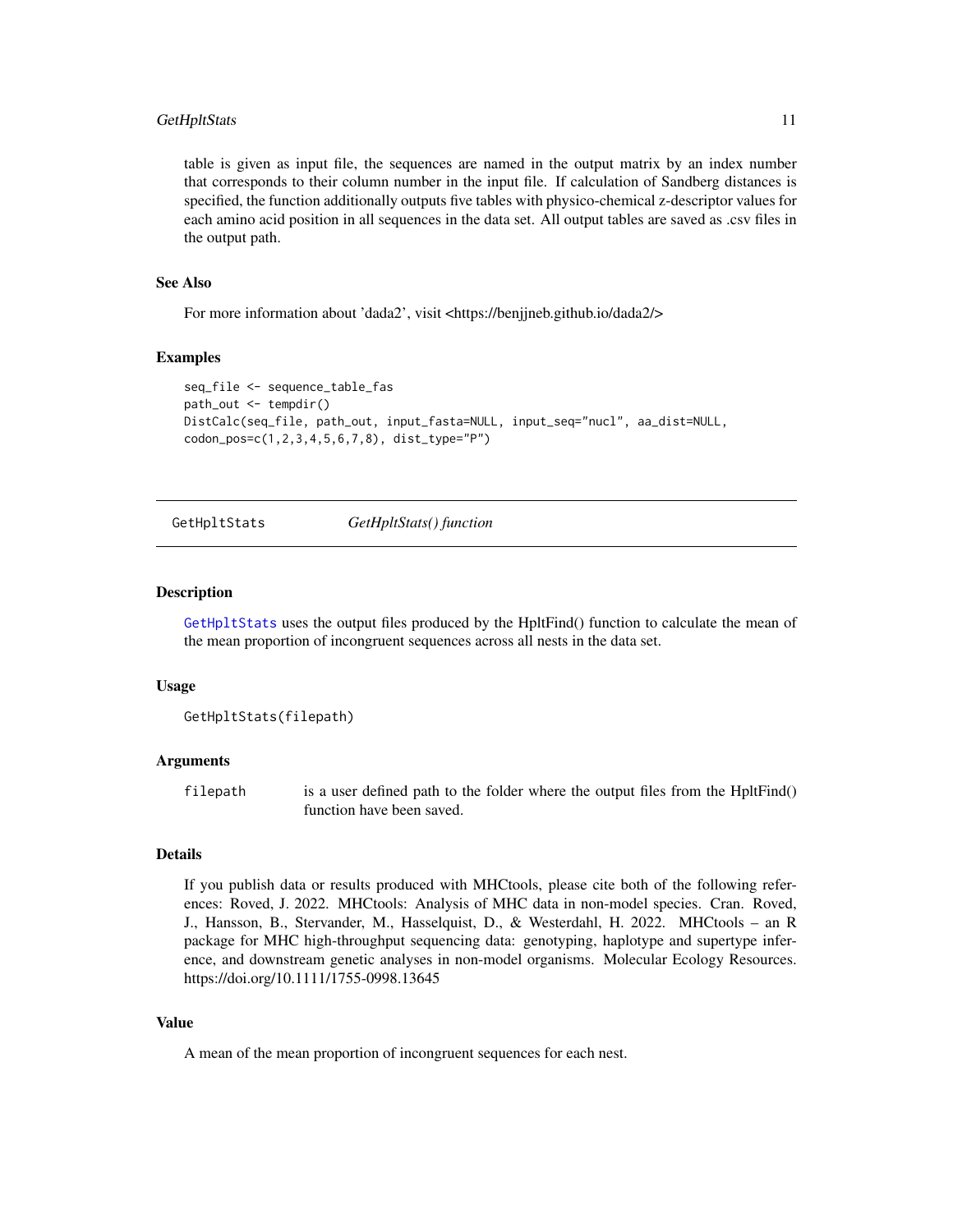#### See Also

[HpltFind](#page-14-1); [GetHpltTable](#page-11-1)

#### Examples

```
filepath <- system.file("extdata/HpltFindOut/", package="MHCtools")
GetHpltStats(filepath)
```
<span id="page-11-1"></span>GetHpltTable *GetHpltTable() function*

#### Description

[GetHpltTable](#page-11-1) uses the output files produced by the HpltFind() function to produce a table with the mean proportion of incongruent sequences for each nest. If the mean proportion of incongruent sequences is generally low, but certain nests have many incongruent sequences, biological reasons may be causing the mismatches, e.g. extra-pair fertilizations or recombination events.

#### Usage

```
GetHpltTable(filepath)
```
#### Arguments

filepath is a user defined path to the folder where the output files from the HpltFind() function have been saved.

#### Details

If you publish data or results produced with MHCtools, please cite both of the following references: Roved, J. 2022. MHCtools: Analysis of MHC data in non-model species. Cran. Roved, J., Hansson, B., Stervander, M., Hasselquist, D., & Westerdahl, H. 2022. MHCtools – an R package for MHC high-throughput sequencing data: genotyping, haplotype and supertype inference, and downstream genetic analyses in non-model organisms. Molecular Ecology Resources. https://doi.org/10.1111/1755-0998.13645

#### Value

A table with the mean proportion of incongruent sequences for each nest.

#### See Also

[HpltFind](#page-14-1); [GetHpltStats](#page-10-1)

```
filepath <- system.file("extdata/HpltFindOut/", package="MHCtools")
GetHpltTable(filepath)
```
<span id="page-11-0"></span>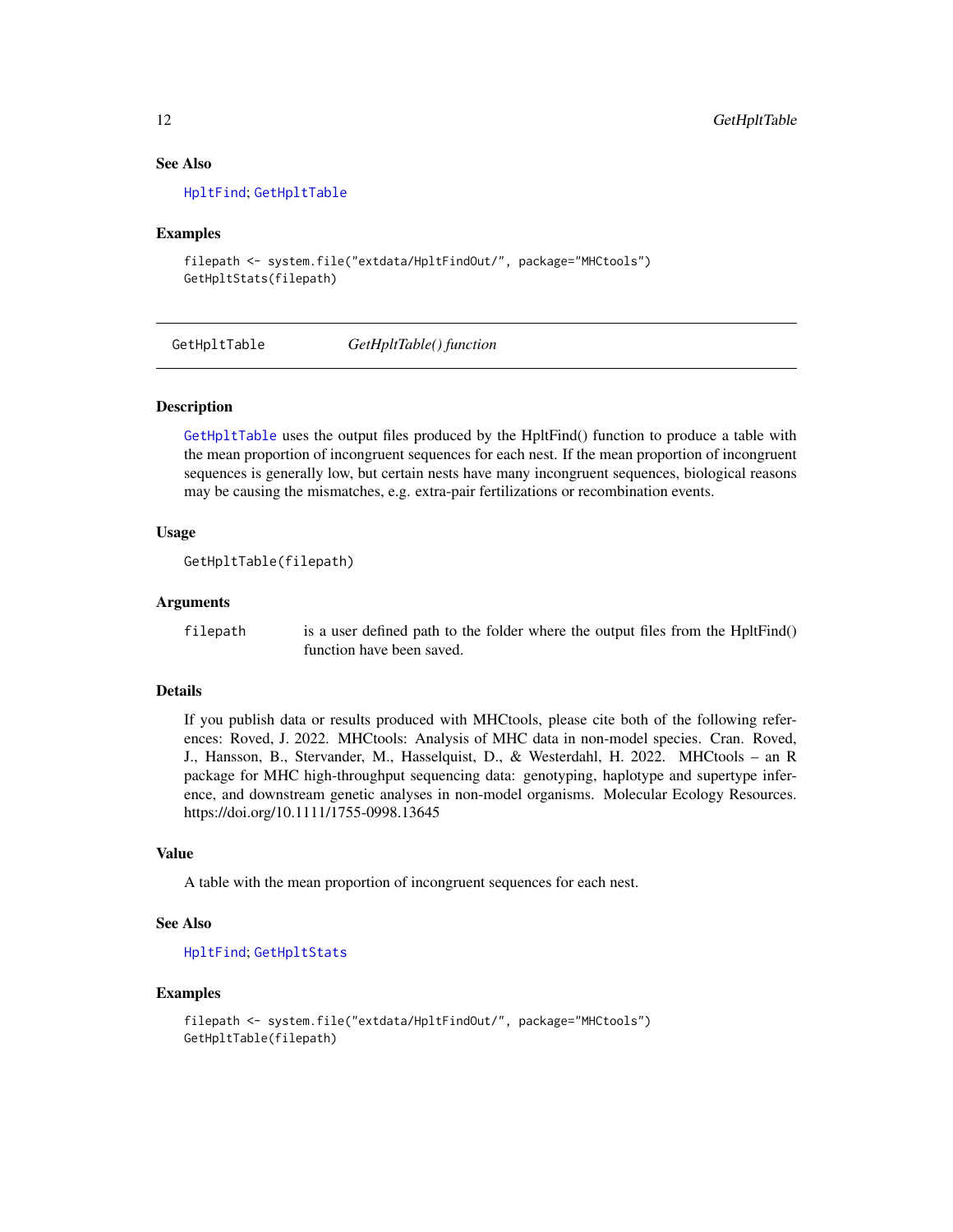<span id="page-12-1"></span><span id="page-12-0"></span>

[GetReplStats](#page-12-1) uses the output files produced by the ReplMatch() function to calculate statistics on the agreement between replicated samples in the sequencing experiment.

#### Usage

GetReplStats(filepath)

#### Arguments

filepath is a user defined path to the folder where the output files from the ReplMatch() function have been saved.

#### Details

If you publish data or results produced with MHCtools, please cite both of the following references: Roved, J. 2022. MHCtools: Analysis of MHC data in non-model species. Cran. Roved, J., Hansson, B., Stervander, M., Hasselquist, D., & Westerdahl, H. 2022. MHCtools – an R package for MHC high-throughput sequencing data: genotyping, haplotype and supertype inference, and downstream genetic analyses in non-model organisms. Molecular Ecology Resources. https://doi.org/10.1111/1755-0998.13645

#### Value

A list containing the number of replicate sets with zero incongruent sequences, the proportion of replicate sets with zero incongruent sequences, the mean of the mean proportion of incongruent sequences across all replicate sets, and the repeatability of the sequencing experiment.

#### See Also

[ReplMatch](#page-18-1); [GetReplTable](#page-13-1)

```
filepath <- system.file("extdata/ReplMatchOut/", package="MHCtools")
GetReplStats(filepath)
```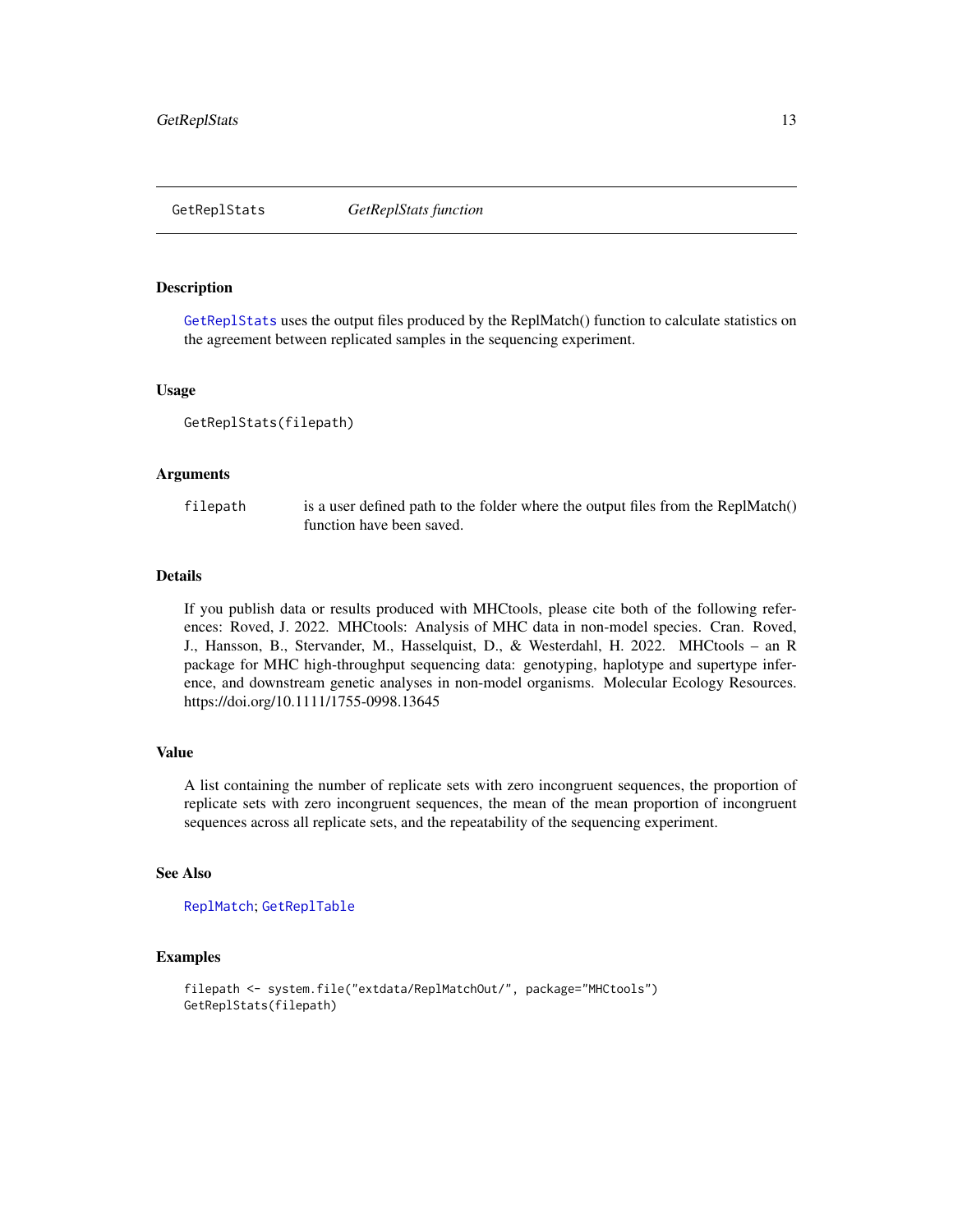<span id="page-13-1"></span><span id="page-13-0"></span>

[GetReplTable](#page-13-1) uses the output files produced by the ReplMatch() function to produce a table with the replicate sets and their respective mean proportion of incongruent sequences.

#### Usage

GetReplTable(filepath)

#### Arguments

filepath is a user defined path to the folder where the output files from the ReplMatch() function have been saved.

#### Details

If you publish data or results produced with MHCtools, please cite both of the following references: Roved, J. 2022. MHCtools: Analysis of MHC data in non-model species. Cran. Roved, J., Hansson, B., Stervander, M., Hasselquist, D., & Westerdahl, H. 2022. MHCtools – an R package for MHC high-throughput sequencing data: genotyping, haplotype and supertype inference, and downstream genetic analyses in non-model organisms. Molecular Ecology Resources. https://doi.org/10.1111/1755-0998.13645

#### Value

A table with the mean proportion of incongruent sequences for each replicate set.

#### See Also

[ReplMatch](#page-18-1); [GetReplStats](#page-12-1)

```
filepath <- system.file("extdata/ReplMatchOut/", package="MHCtools")
GetReplTable(filepath)
```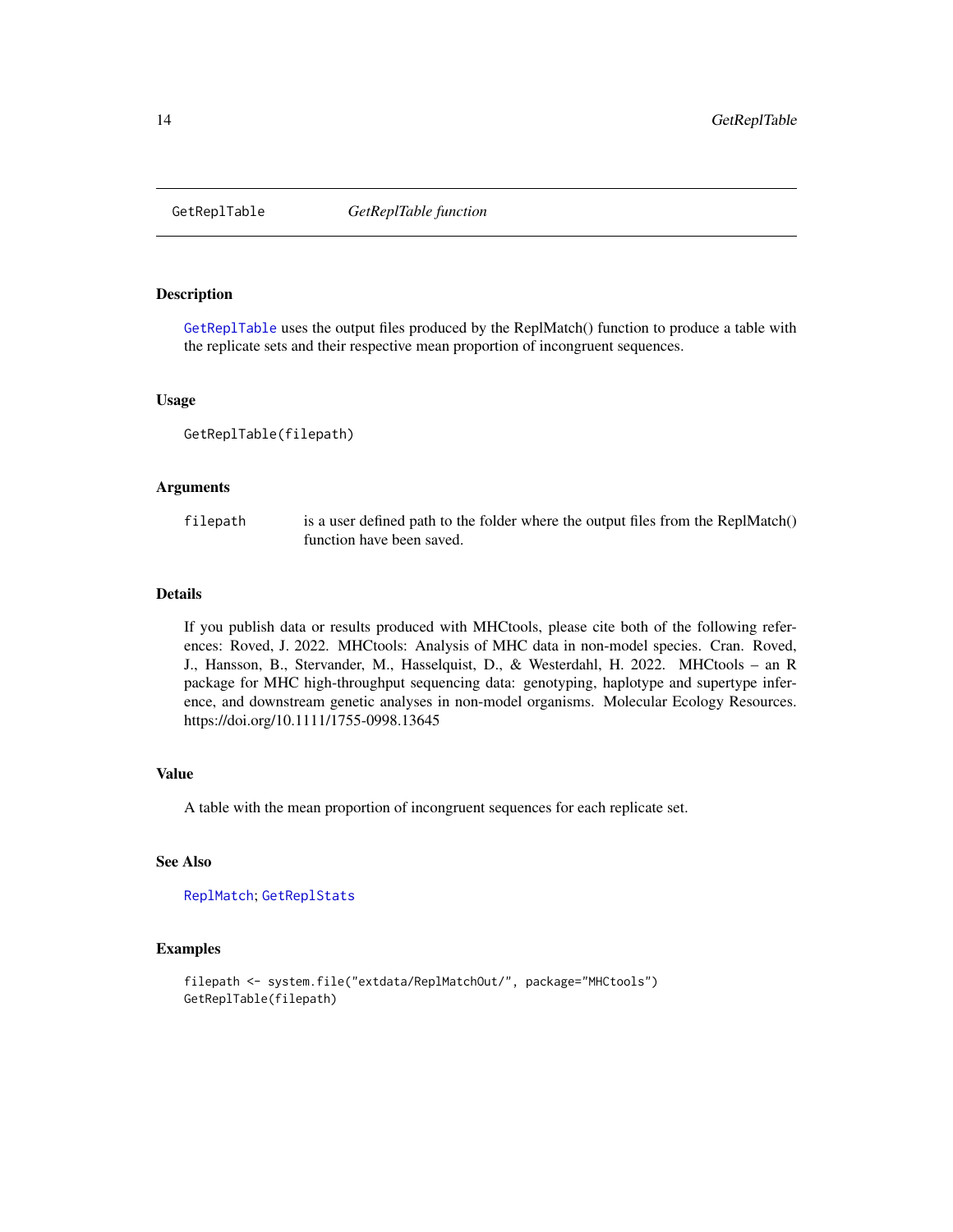<span id="page-14-1"></span><span id="page-14-0"></span>

[HpltFind](#page-14-1) is designed to automatically infer major histocompatibility complex (MHC) haplotypes from the genotypes of parents and offspring in families (defined as nests) in non-model species, where MHC sequence variants cannot be identified as belonging to individual loci. The functions GetHpltTable() and GetHpltStats() are designed to evaluate the output files.

#### Usage

HpltFind(nest\_table, seq\_table, path\_out)

#### Arguments

| nest_table | is a table containing the sample names of parents and offspring in each nest. This                                                            |
|------------|-----------------------------------------------------------------------------------------------------------------------------------------------|
|            | table should be organized so that the individual names are in the first column                                                                |
|            | (Sample ID), and the nest number is in the second column (Nest). For each nest,                                                               |
|            | the first two rows should be the parents, followed immediately by the offspring                                                               |
|            | in the subsequent rows, and then followed by the next nest, and so on. It is<br>assumed that nests are numbered consecutively beginning at 1. |
| seq_table  | seq_table is a sequence table as output by the 'dada2' pipeline, which has sam-<br>ples in rows and nucleotide sequence variants in columns.  |
| path_out   | is a user defined path to the folder where the output files will be saved.                                                                    |

#### Details

If you publish data or results produced with MHCtools, please cite both of the following references: Roved, J. 2022. MHCtools: Analysis of MHC data in non-model species. Cran. Roved, J., Hansson, B., Stervander, M., Hasselquist, D., & Westerdahl, H. 2022. MHCtools – an R package for MHC high-throughput sequencing data: genotyping, haplotype and supertype inference, and downstream genetic analyses in non-model organisms. Molecular Ecology Resources. https://doi.org/10.1111/1755-0998.13645

#### Value

A set of R lists containing for each nest the putative haplotypes, the names of sequences that could not be resolved with certainty in each parent, the names of the sequences that were incongruent in the genotypes of the nest, and the mean proportion of incongruent sequences (which is a measure of the haplotype inference success and largely influenced by the exactness of the genotyping experiment). The sequences are named in the output by an index number corresponding to their column number in the sequence table, thus identical sequences will have identical sample names in all the output files. These files can be reopened in R e.g. using the readRDS() function in the base package.

#### See Also

[GetHpltTable](#page-11-1); [GetHpltStats](#page-10-1); for more information about 'dada2' visit <https://benjjneb.github.io/dada2/>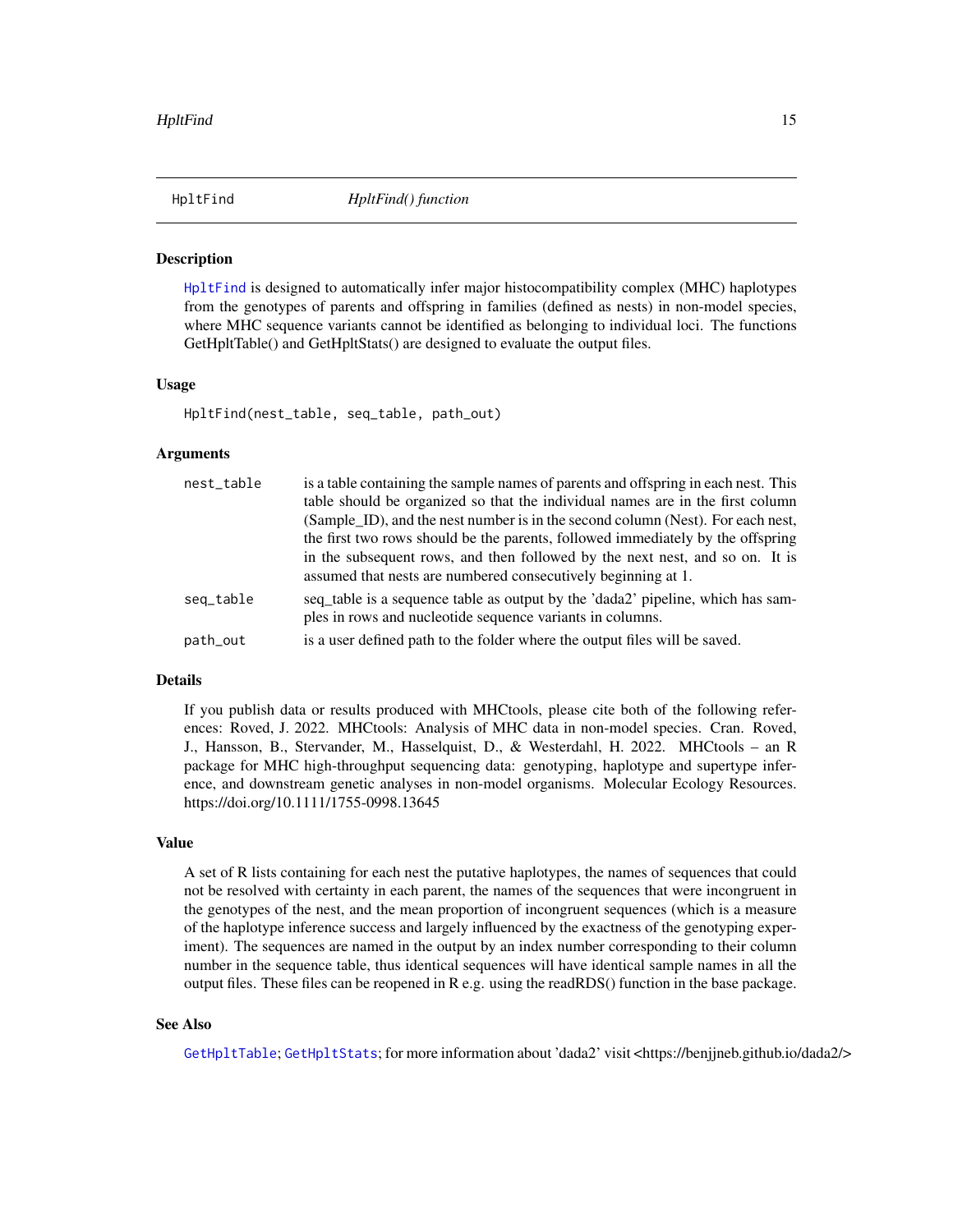#### Examples

```
nest_table <- nest_table
seq_table <- sequence_table
path_out <- tempdir()
HpltFind(nest_table, seq_table, path_out)
```
k\_summary\_table *k\_summary\_table.rda*

#### Description

k\_summary\_table contains the results from a bootstrapped kmeans clustering analysis performed on the test data in the tables z1\_matrix\_test\_data, z2\_matrix\_test\_data, z3\_matrix\_test\_data, z4\_matrix\_test\_data, and z5\_matrix\_test\_data using BootKmeans().

#### Usage

k\_summary\_table

#### Format

k\_summary\_table is a data frame with observations from 10 k-estimation scans in rows and their respective stats in 11 columns.

#### Source

original data.

nest\_table *Data nest\_table*

#### Description

nest\_table, parents\_table, and sequence\_table comprise a randomized dataset derived from a real major histocompatibility complex (MHC) genotyping experiment with data from parents and offspring. The nucleotide sequences have been replaced with randomly generated sequences, and sample names have been anonymized.

#### Usage

nest\_table

#### Format

nest\_table is a data frame with 213 samples in rows and 2 columns:

Sample ID Sample ID

Nest Nest index number

<span id="page-15-0"></span>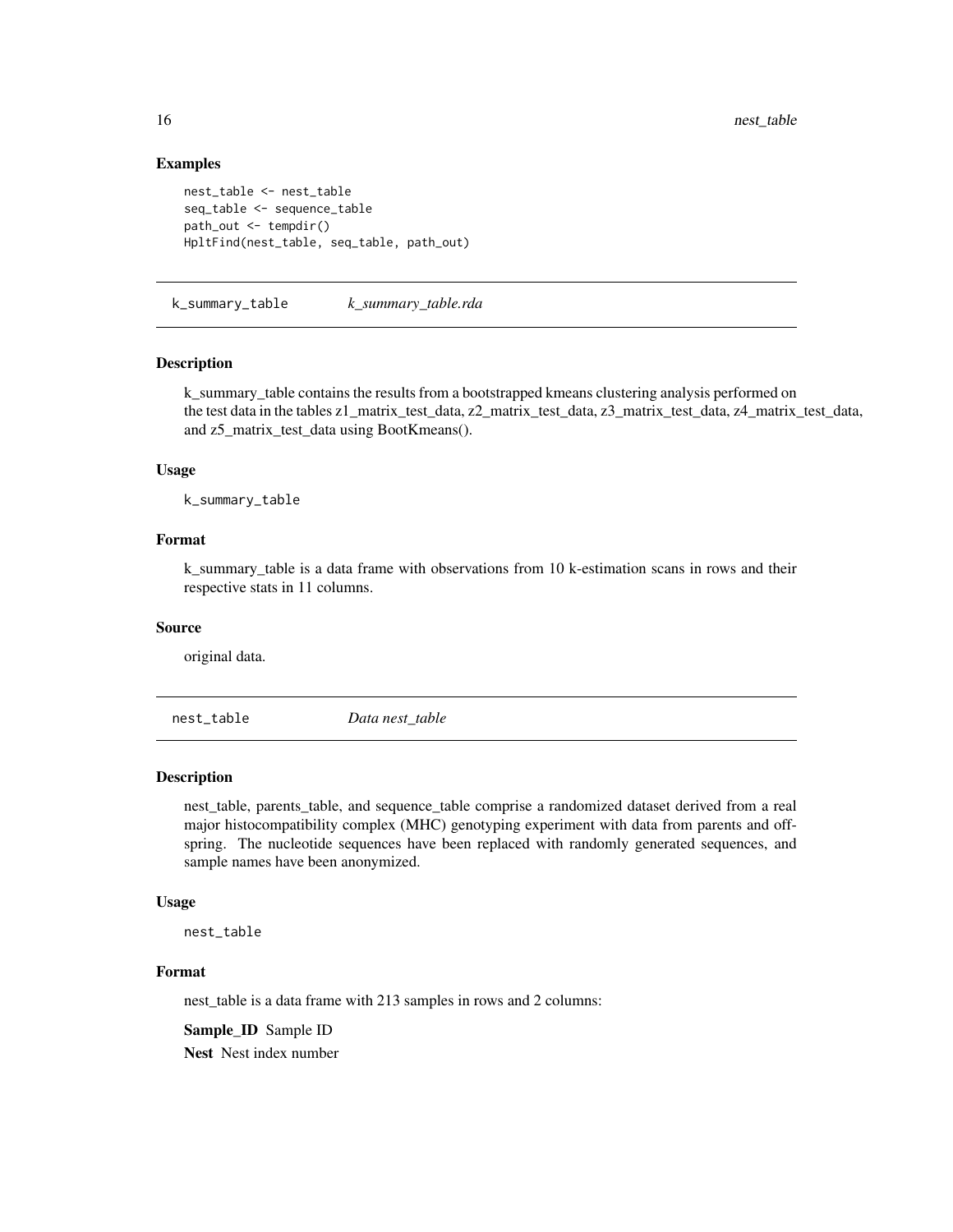#### <span id="page-16-0"></span>PapaDiv and the contract of the contract of the contract of the contract of the contract of the contract of the contract of the contract of the contract of the contract of the contract of the contract of the contract of th

#### Source

original data.

<span id="page-16-1"></span>PapaDiv *PapaDiv() function*

#### **Description**

[PapaDiv](#page-16-1) calculates the joint major histocompatibility complex (MHC) diversity in parent pairs, taking into account alleles that are shared between the parents. The joint diversity in parent pairs is useful for heritability analyses in non-model species, where one wants to estimate the heritability of MHC diversity. The number of unique alleles in offspring may not be directly derived from the parental genotypes if some alleles are shared between the parents.

#### Usage

PapaDiv(parents\_table, seq\_table, path\_out)

#### **Arguments**

| parents_table | is a table containing the sample names of the parents in each nest. This table<br>should be organized so that each row represents one nest, with the individual<br>names of the mothers in the first column (Mother), and the individual names of<br>the fathers in the second column (Father). |
|---------------|-------------------------------------------------------------------------------------------------------------------------------------------------------------------------------------------------------------------------------------------------------------------------------------------------|
| seq_table     | seq_table is a sequence table as output by the 'dada2' pipeline, which has sam-<br>ples in rows and nucleotide sequence variants in columns.                                                                                                                                                    |
| path_out      | is a user defined path to the folder where the output files will be saved.                                                                                                                                                                                                                      |

#### Details

If you publish data or results produced with MHCtools, please cite both of the following references: Roved, J. 2022. MHCtools: Analysis of MHC data in non-model species. Cran. Roved, J., Hansson, B., Stervander, M., Hasselquist, D., & Westerdahl, H. 2022. MHCtools – an R package for MHC high-throughput sequencing data: genotyping, haplotype and supertype inference, and downstream genetic analyses in non-model organisms. Molecular Ecology Resources. https://doi.org/10.1111/1755-0998.13645

#### Value

a set of R lists containing for the joint diversity of each parent pair, the proportion of sequences that are shared between the parents, the diversity of each of the parents, the observed sequence variants in each parent, the matched sequence variants, and the incongruent sequence variants in each parent. The sequences are named in the output by an index number corresponding to their column number in the sequence table, thus identical sequences will have identical sample names in all the output files. These files are saved in a sub folder in the output path called Parent\_pairs (created by PapaDiv()) and can be reopened in R e.g. using the readRDS() function in the base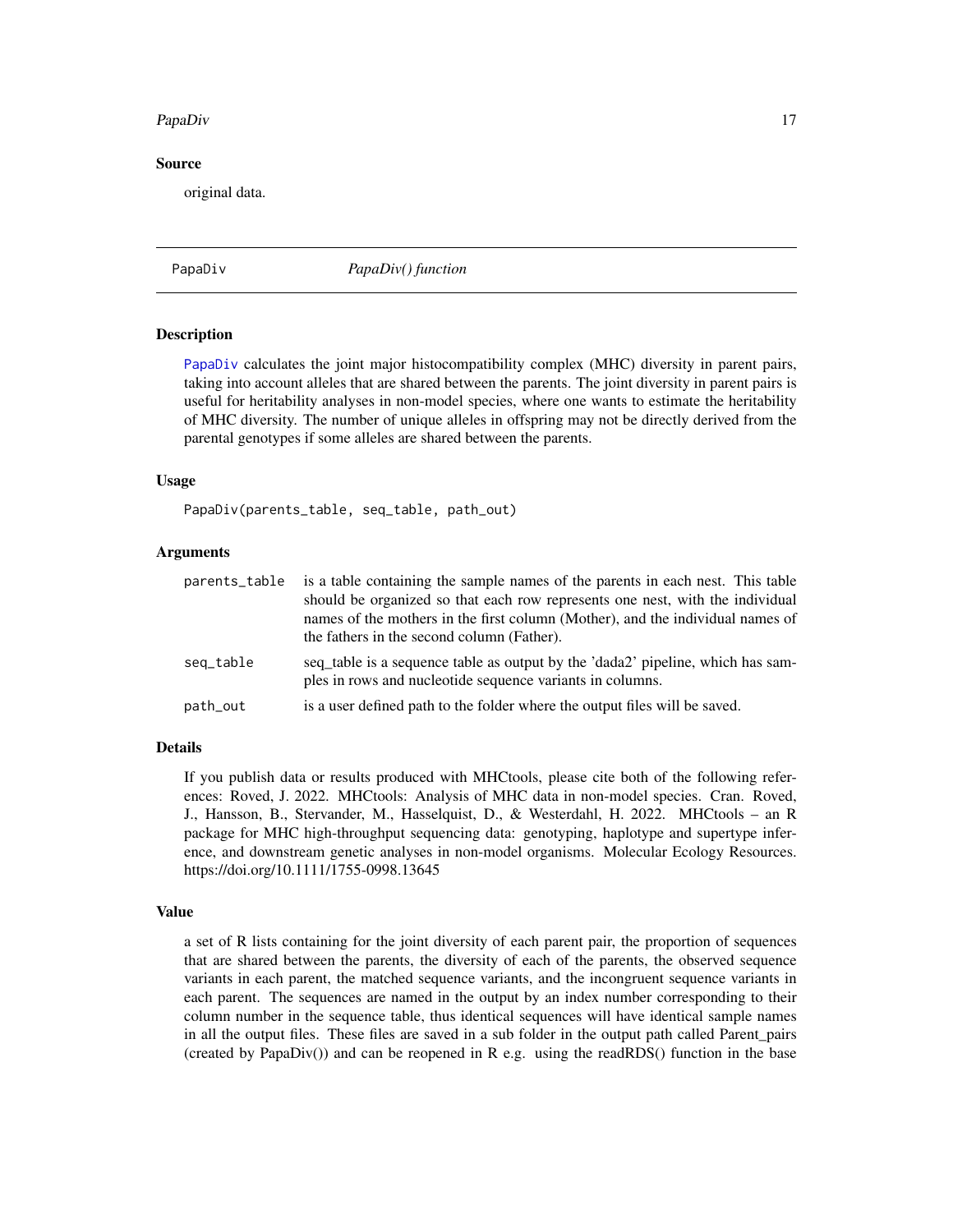<span id="page-17-0"></span>package. For downstream data analysis, the PapaDiv() function also produces a summary table with the names of the parents in a pair, their respective MHC diversities, and the joint parent pair diversity. This table is saved as a .csv file in the output path.

#### See Also

For more information about 'dada2' visit <https://benjjneb.github.io/dada2/>

#### Examples

```
parents_table <- parents_table
seq_table <- sequence_table
path_out <- tempdir()
PapaDiv(parents_table, seq_table, path_out)
```
parents\_table *Data parents\_table*

#### Description

nest\_table, parents\_table, and sequence\_table comprise a randomized dataset derived from a real major histocompatibility complex (MHC) genotyping experiment with data from parents and offspring. The nucleotide sequences have been replaced with randomly generated sequences, and sample names have been anonymized.

#### Usage

parents\_table

#### Format

parents\_table is a data frame with 57 parent pairs in rows and 2 columns:

Mother Mother ID

Father Father ID

#### Source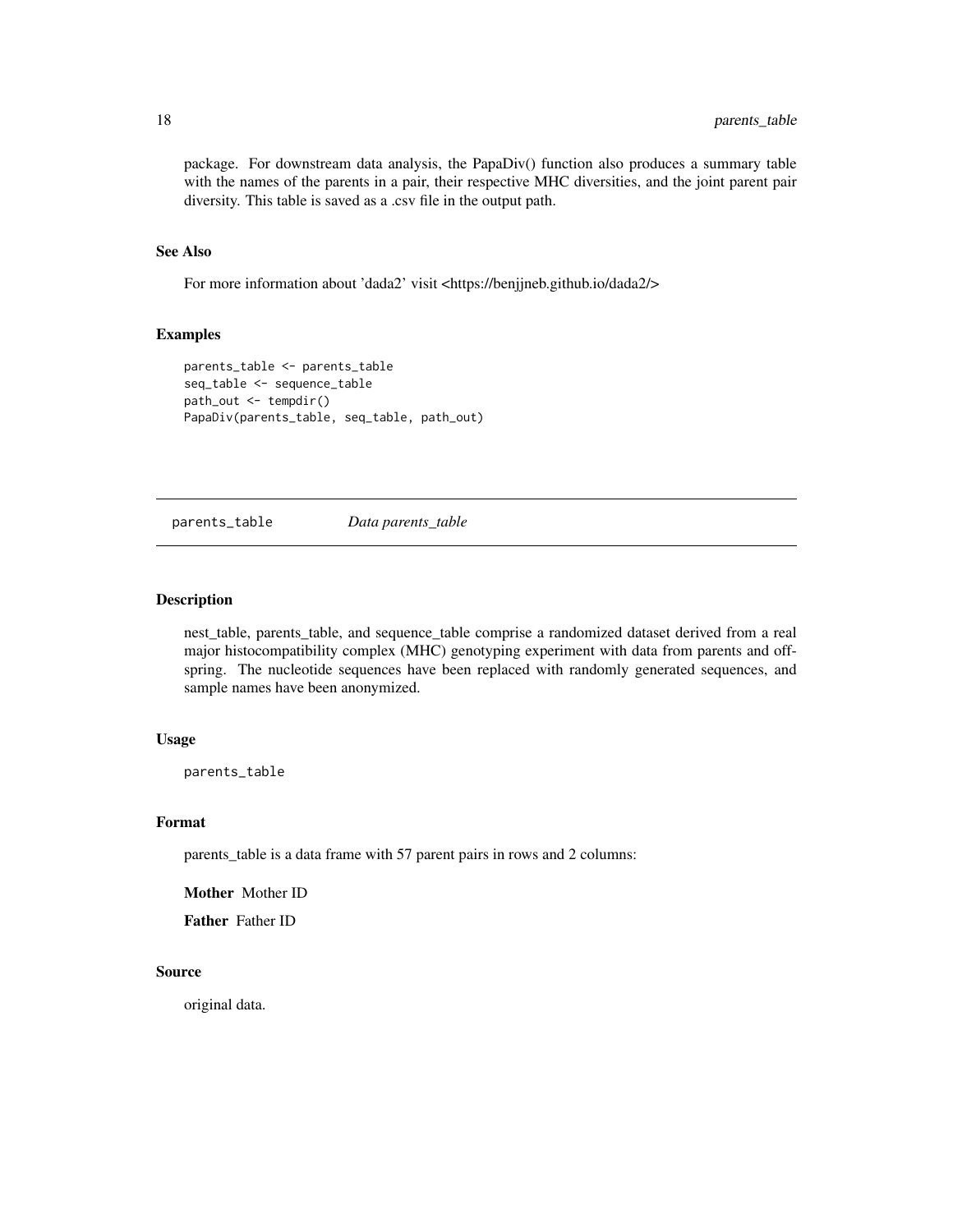<span id="page-18-0"></span>replicates\_table and sequence\_table\_repl comprise a randomized dataset derived from a real major histocompatibility complex (MHC) genotyping experiment with technical replicates. The nucleotide sequences have been replaced with randomly generated sequences, and sample names have been anonymized.

#### Usage

replicates\_table

#### Format

replicates\_table is a data frame with 111 technical replicate samples in rows and 2 columns:

Sample\_ID Technical replicate sample ID

Replic\_set Index number of replicate set

#### Source

original data.

<span id="page-18-1"></span>ReplMatch *ReplMatch() function*

#### Description

In amplicon filtering it is sometimes valuable to compare technical replicates in order to estimate the accuracy of a genotyping experiment. This may be done both to optimize filtering settings and to estimate repeatability to report in a publication. [ReplMatch](#page-18-1) is designed to automatically compare technical replicates in an amplicon filtering data set and report the proportion of mismatches. The functions GetReplTable() and GetReplStats() are designed to evaluate the output files.

#### Usage

ReplMatch(repl\_table, seq\_table, path\_out)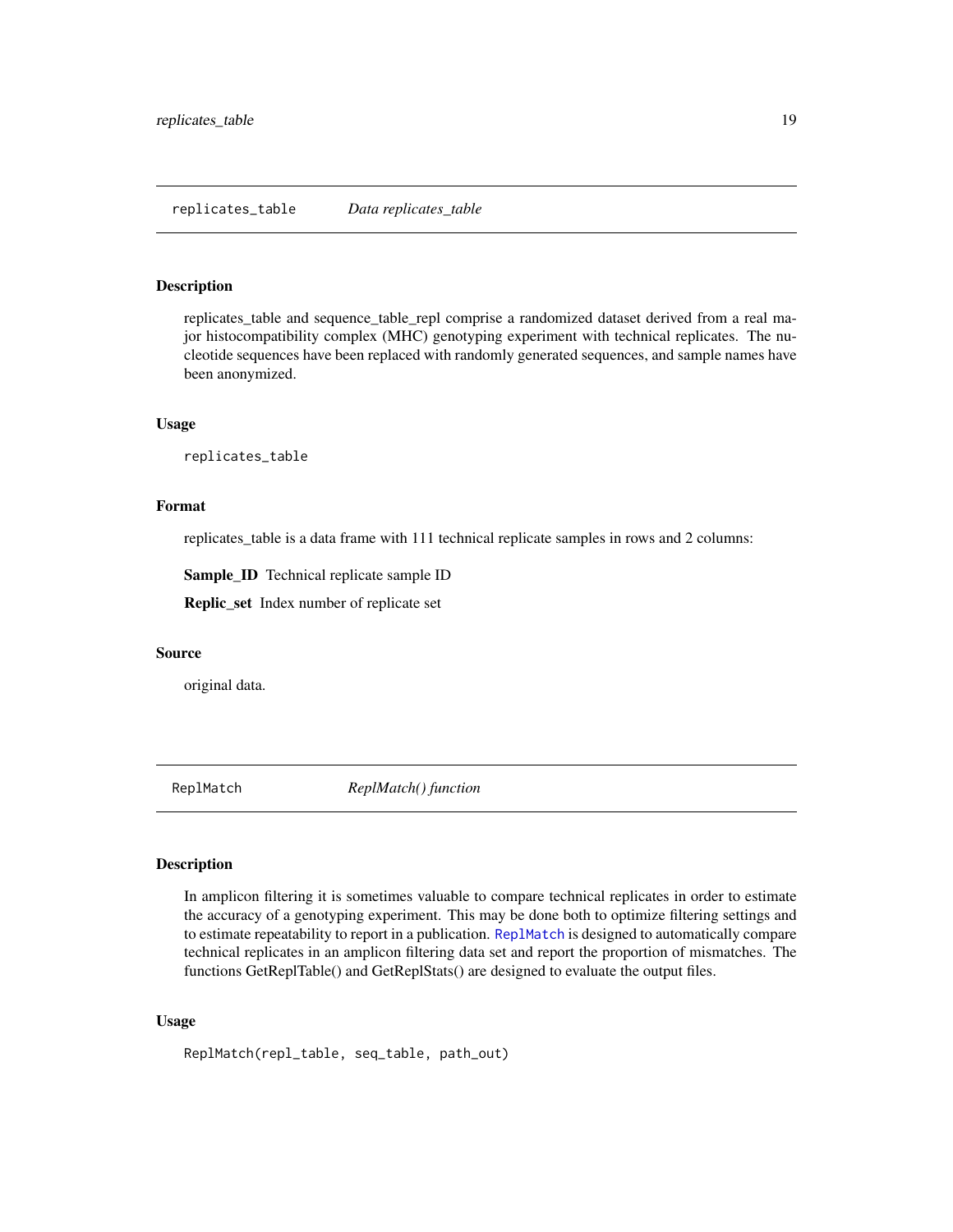#### <span id="page-19-0"></span>Arguments

| repl_table | is a table containing the sample names of technical replicates in the data set. This<br>table should be organized so that the individual names are in the first column<br>(Sample_ID), and the index number of the replicate set is in the second column |
|------------|----------------------------------------------------------------------------------------------------------------------------------------------------------------------------------------------------------------------------------------------------------|
|            | (Replice set). Replicate sets are allowed to contain more than two replicates. It<br>is assumed that replicate sets are numbered consecutively beginning at 1.                                                                                           |
| seq_table  | seq_table is a sequence table as output by the 'dada2' pipeline, which has sam-<br>ples in rows and nucleotide sequence variants in columns.                                                                                                             |
| path_out   | is a user defined path to the folder where the output files will be saved.                                                                                                                                                                               |
|            |                                                                                                                                                                                                                                                          |

#### Details

If you publish data or results produced with MHCtools, please cite both of the following references: Roved, J. 2022. MHCtools: Analysis of MHC data in non-model species. Cran. Roved, J., Hansson, B., Stervander, M., Hasselquist, D., & Westerdahl, H. 2022. MHCtools – an R package for MHC high-throughput sequencing data: genotyping, haplotype and supertype inference, and downstream genetic analyses in non-model organisms. Molecular Ecology Resources. https://doi.org/10.1111/1755-0998.13645

#### Value

A set of R lists containing for each replicate set the observed sequence variants, the names of the sequences that were incongruent in the replicates, and the mean proportion of incongruent sequences (if 100 matches are expected between the replicates, this is equivalent of an error rate in the sequencing process). The sequences are named in the output by an index number corresponding to their column number in the sequence table, thus identical sequences will have identical sample names in all the output files. These files can be reopened in  $R$  e.g. using the readRDS() function in the base package.

#### See Also

[GetReplTable](#page-13-1); [GetReplStats](#page-12-1); for more information about 'dada2' visit <https://benjjneb.github.io/dada2/>

#### Examples

```
repl_table <- replicates_table
seq_table <- sequence_table_repl
path_out <- tempdir()
ReplMatch(repl_table, seq_table, path_out)
```
sequence\_table *Data sequence\_table*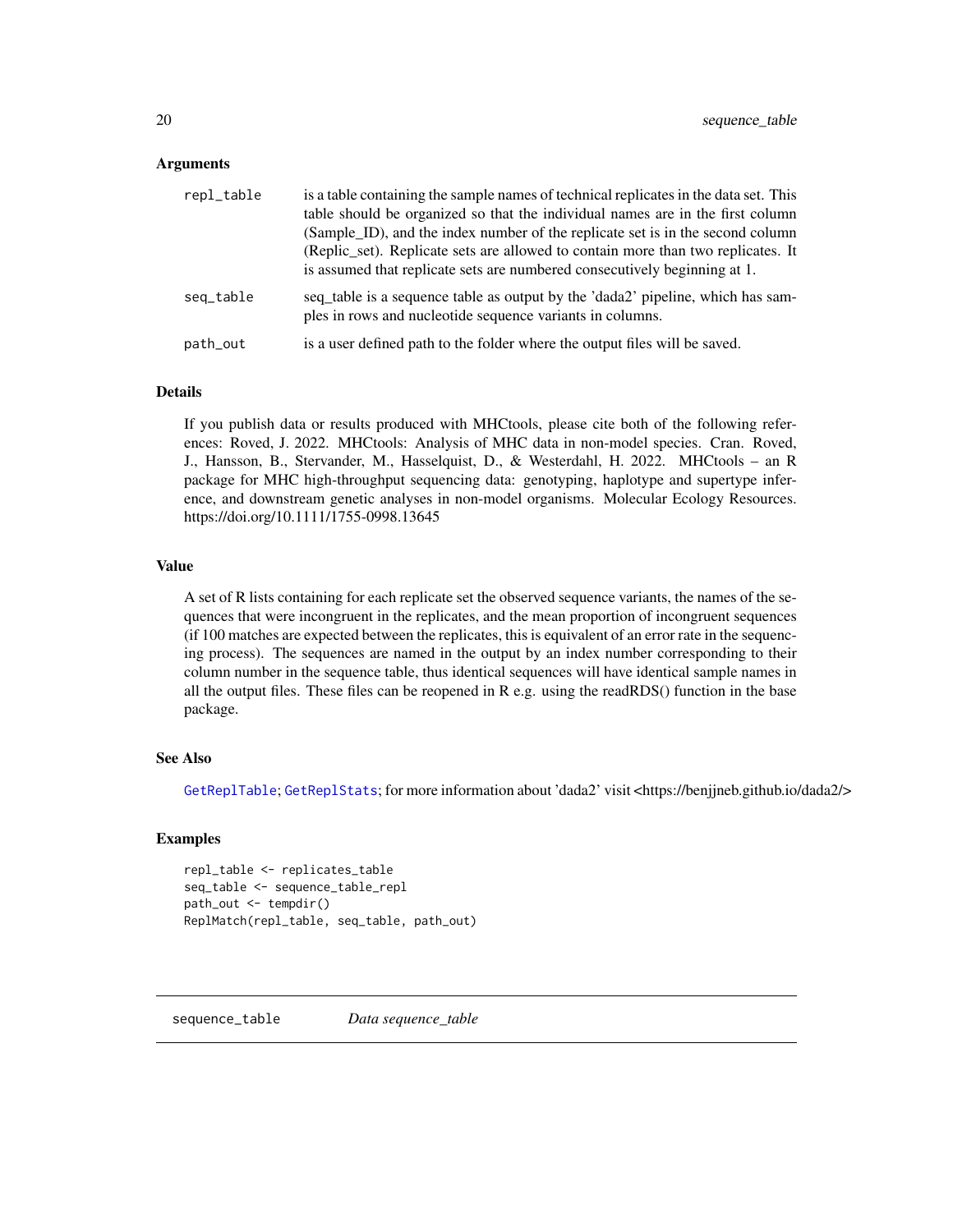<span id="page-20-0"></span>nest\_table, parents\_table, and sequence\_table comprise a randomized dataset derived from a real major histocompatibility complex (MHC) genotyping experiment with data from parents and offspring. The nucleotide sequences have been replaced with randomly generated sequences, and sample names have been anonymized.

#### Usage

sequence\_table

#### Format

sequence\_table is a data frame with 334 samples in rows and 329 DNA sequence variants in columns.

#### Source

original data.

sequence\_table\_fas *Data sequence\_table\_fas*

#### Description

sequence\_table\_fas is a randomized dataset derived from a real major histocompatibility complex (MHC) genotyping experiment. The nucleotide sequences have been replaced with randomly generated sequences, and sample names have been anonymized.

#### Usage

sequence\_table\_fas

#### Format

sequence\_table\_fas is a data frame with 100 samples in rows and 166 DNA sequence variants in columns.

#### Source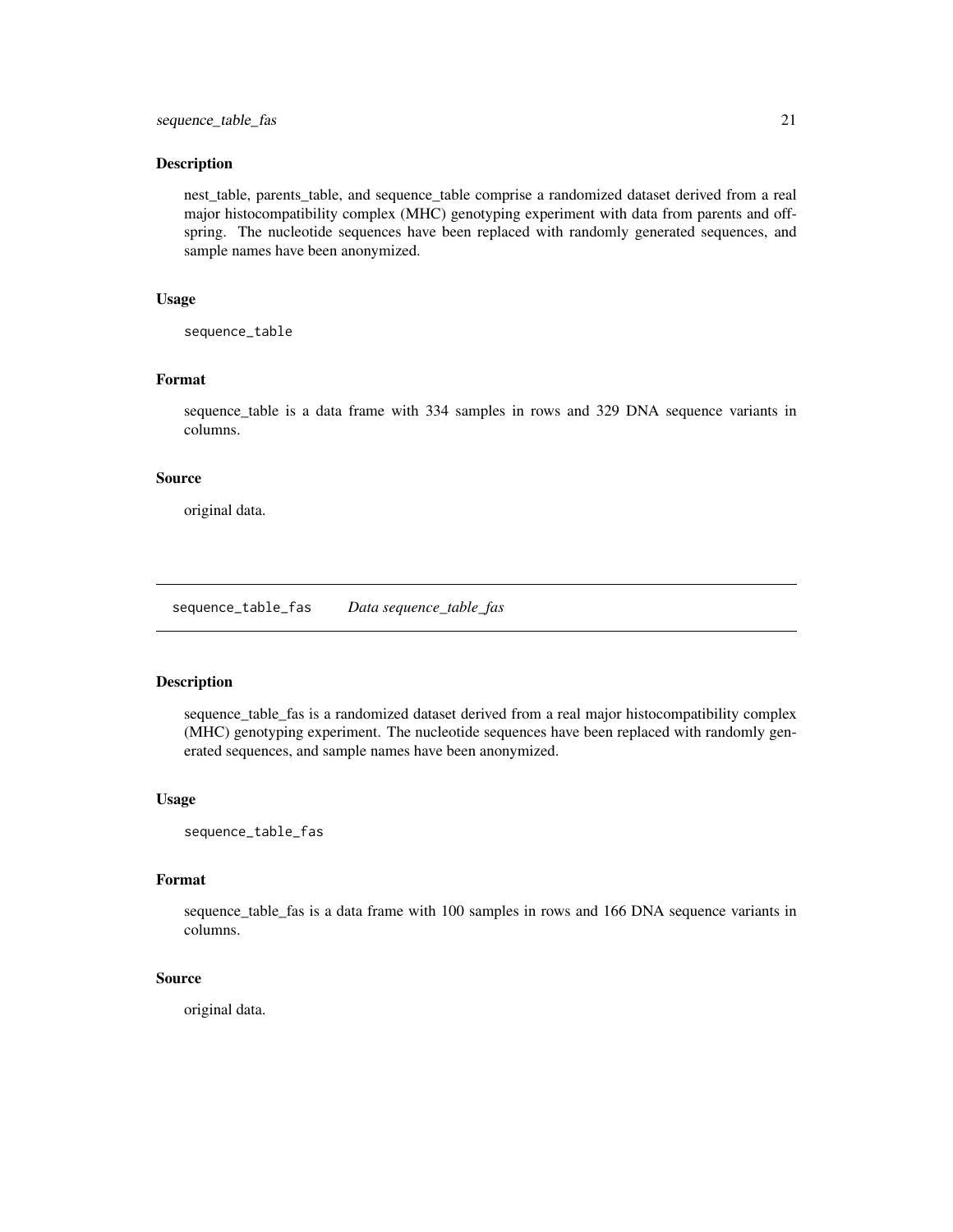<span id="page-21-0"></span>sequence\_table\_repl *Data sequence\_table\_repl*

#### Description

replicates\_table and sequence\_table\_repl comprise a randomized dataset derived from a real major histocompatibility complex (MHC) genotyping experiment with technical replicates. The nucleotide sequences have been replaced with randomly generated sequences, and sample names have been anonymized.

#### Usage

sequence\_table\_repl

#### Format

sequence\_table\_repl is a data frame with 412 samples in rows and 511 DNA sequence variants in columns.

#### Source

original data.

z1\_matrix *z1\_matrix.rda*

#### **Description**

z1\_matrix comprise a randomized dataset derived from 70 nucleotide sequences of a real major histocompatibility complex (MHC) genotyping experiment. z1-descriptor values have been extracted from a subset of 8 amino acid codons and sequence names have been anonymized.

#### Usage

z1\_matrix

#### Format

z1\_matrix is a data frame with 70 sequences in rows and z1-descriptor variables for 8 sequence codons in columns.

#### Source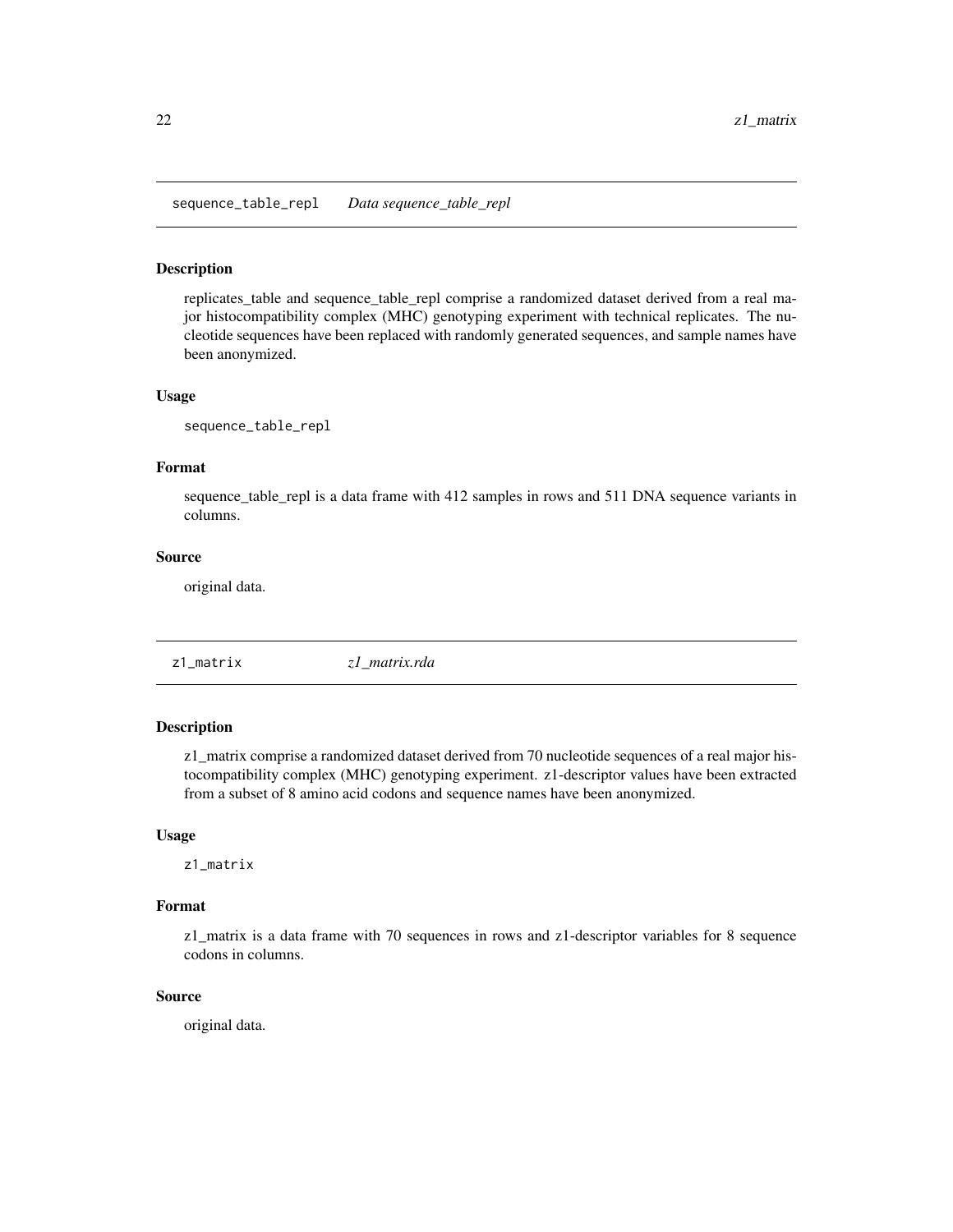<span id="page-22-0"></span>

z2\_matrix comprise a randomized dataset derived from 70 nucleotide sequences of a real major histocompatibility complex (MHC) genotyping experiment. z2-descriptor values have been extracted from a subset of 8 amino acid codons and sequence names have been anonymized.

#### Usage

z2\_matrix

#### Format

z2\_matrix is a data frame with 70 sequences in rows and z2-descriptor variables for 8 sequence codons in columns.

#### Source

original data.

z3\_matrix *z3\_matrix.rda*

#### Description

z3\_matrix comprise a randomized dataset derived from 70 nucleotide sequences of a real major histocompatibility complex (MHC) genotyping experiment. z3-descriptor values have been extracted from a subset of 8 amino acid codons and sequence names have been anonymized.

#### Usage

z3\_matrix

#### Format

z3\_matrix is a data frame with 70 sequences in rows and z3-descriptor variables for 8 sequence codons in columns.

#### Source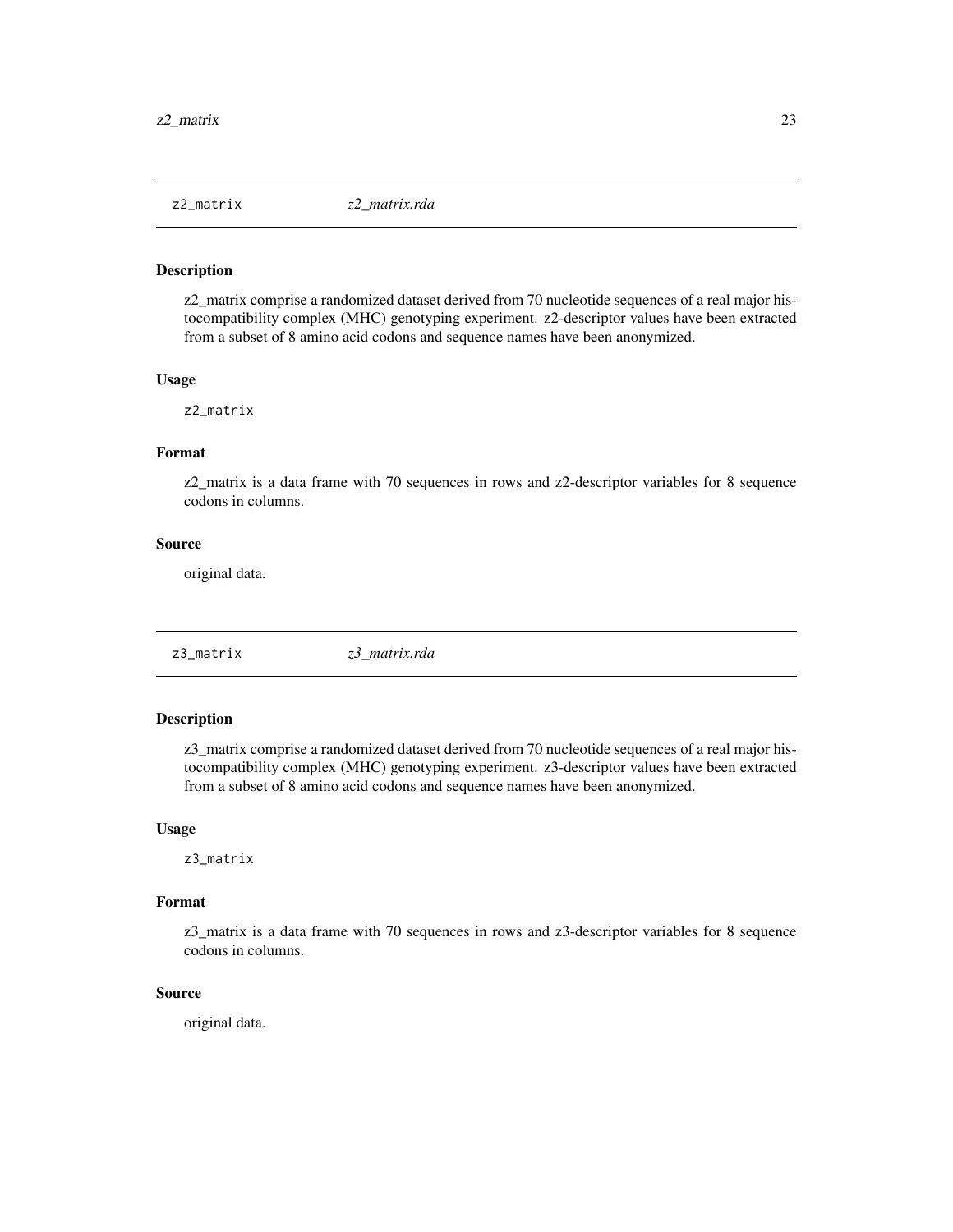<span id="page-23-0"></span>

z4\_matrix comprise a randomized dataset derived from 70 nucleotide sequences of a real major histocompatibility complex (MHC) genotyping experiment. z4-descriptor values have been extracted from a subset of 8 amino acid codons and sequence names have been anonymized.

#### Usage

z4\_matrix

#### Format

z4\_matrix is a data frame with 70 sequences in rows and z4-descriptor variables for 8 sequence codons in columns.

#### Source

original data.

z5\_matrix *z5\_matrix.rda*

#### Description

z5\_matrix comprise a randomized dataset derived from 70 nucleotide sequences of a real major histocompatibility complex (MHC) genotyping experiment. z5-descriptor values have been extracted from a subset of 8 amino acid codons and sequence names have been anonymized.

#### Usage

z5\_matrix

#### Format

z5\_matrix is a data frame with 70 sequences in rows and z5-descriptor variables for 8 sequence codons in columns.

#### Source